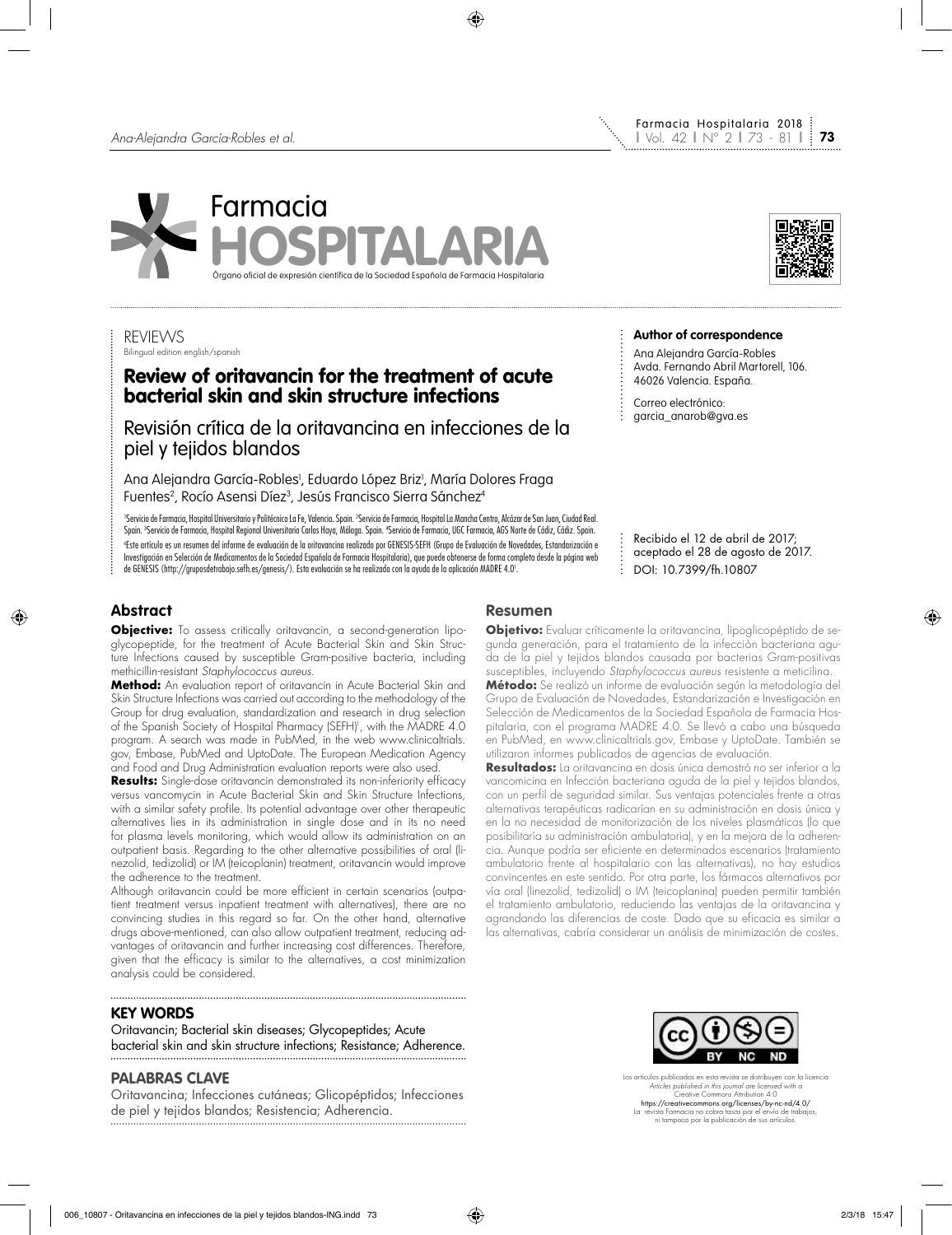# **Introduction**

The current concept of acute bacterial skin and soft tissue infections (SSTIs) includes, according to the *Food and Drug Administration* (FDA)1 all those infections with a minimum lesion surface area of approximately 75 cm2 which are included in one of the following categories: cellulitis/ erysipelas, wound infection, and major cutaneous abscess. The European Medication Agency (EMA)<sup>2,3</sup> also recommends, for the assessment of infection severity, the presence of signs or symptoms associated with an acute course of the infectious process.

Given the variable presentation of SSTIs and the frequency of recurrent episodes, it is complicated to estimate their incidence and prevalence. Different studies have been conducted in U.S.A. which show an increase during the past years<sup>4-6</sup>. In Spain, SSTIs share with gastrointestinal infections the fourth position within infections; while in a selected population, such as the elderly, they might even be the second cause of infection. According to series, SSTIs represent between 0.66% and 2.5% of the total intections<sup>7</sup>.

SSTI treatment requires a multidisciplinary approach which includes antibiotic treatment, and surgery in those cases necessary. Antimicrobial treatment, very heterogeneous and usually empirical<sup>8,9</sup>, will be conditioned by the microorganisms that colonize the skin in the affected area, the place where the infection has been acquired (hospital or community), its clinical presentation, risk factors, previous administration of antibiotics, and the local epidemiology of resistance to antimicrobial agents<sup>10</sup>.

Although there is no overall consensus about the empirical therapy for this type of infection, it seems to be acknowledged that beta-lactams are one of the most adequate treatments, in those cases where there is no suspected involvement by methicillin-resistant *Staphylococcus aureus* (MRSA)11,12. When it is suspected that the infection can be caused by MRSA, or there is evidence of this, the recommendation is to use any of the antimicrobial agents that have activity against this microorganism. There are publications highlighting the high rate of failures in first-line antibiotic therapies<sup>13</sup>.

Glycopeptides, such as vancomycin and teicoplanin, have been until recently the basis for the treatment of severe MRSA infections. However, the concern about the efficacy and gradual development of resistance (MRSA strains reach 22.1% in our country, above the European mean of 17.4%14) has led to focusing on the development of new active agents against Grampositive bacteria. The agents approved for SSTI treatment are: linezolid, tedizolid, daptomycin and tigecycline.

Oritavancin has not been authorized by the Spanish Agency of Medicines and Medical Devices (AEMPS) at the time of preparing this report; but it has been approved by the EMA<sup>15</sup> and by the FDA<sup>16</sup> for the treatment of SSTIs in adults. Its mechanism of action is triple: on one hand, it causes the inhibition of the transglycosylation and transpeptidation stage of cell wall biosynthesis, and also causes a rupture in the integrity of the bacterial membrane<sup>17,18</sup>. This turns it active against organisms sensitive and resistant to vancomycin, as well as having a fast bactericide activity, concentrationdependent, against Gram-positive bacteria in active growth, stationary stage, and during biofilm formation<sup>18</sup>

The GENESIS Group (Group for drug evaluation, standardization and research in drug selection) of the Spanish Society of Hospital Pharmacy (SEFH), has a program called MADRE, available for the preparation of reports on medication evaluation that must be submitted to the Pharmacy Committees in order to make decisions about the positioning of medications in treatment and their selection for the therapeutic approach of patients.

This MADRE program contains sections about the basic cornerstones recommended to make these decisions about medication positioning: efficacy, safety and efficiency. This last section includes costs, economic evaluation, and budgetary impact.

The objective of this paper is, therefore, a critical evaluation of oritavancin according to the methodology of this work group.

**Conclusiones:** La oritavancina es de una eficacia y seguridad comparables a las alternativas existentes en Infección bacteriana aguda de la piel y tejidos blandos y no mejora la relación coste-efectividad, por lo que el posicionamiento propuesto sería el tratamiento de la infección por enterococo resistente a vancomicina en pacientes adultos cuando esté contraindicado el uso de linezolid o tedizolid.

## **Methods**

An exhaustive review of oritavancin in SSTI was conducted according to the MADRE 4.0 program of the GENESIS Group (Group for drug evaluation, standardization and research in drug selection) of the Spanish Society of Hospital Pharmacy (SEFH)<sup>19</sup>.

According to this program, a search was conducted for efficacy and safety in the Clinical Queries tool of PubMed, with the following words: "oritavancin AND phase III" in the "narrow" field, and another search with "oritavancin AND trial", in the "narrow" field. A search was conducted in the www.clinicaltrials.gov website with the word "oritavancin".

The EPAR Report by the EMA (2015) and the CDER Report by the FDA (2014) were also used. In these, there is a description of 2 pivotal clinical trials on Phase III and a Phase II clinical trial (the CDER Report also mentions 2 pivotal clinical trials on Phase III that were described in the 2008 CDER Report).

A search was also conducted in PubMed and Embase with the descriptor "oritavancin", which was limited to "systematic reviews" OR "metaanalysis".

For the economic evaluation, a search was conducted in Pubmed and Embase with the descriptors "oritavancin" and "economic". Data were analyzed according to the guidelines 20.

### **Results**

On 16/12/15 there was a search in the Clinical Queries tool of Pub-Med, with the following words: "oritavancin AND phase III" in the "narrow" field, without any results. On 16/12/15, there was a search in the Clinical Queries tool of PubMed, with the following words: "oritavancin AND trial" in the "narrow" field, achieving 5 results: 4 clinical trials (2 Phase III, 1 Phase II, and 1 Phase I), and an opinion article.

On 15/12/15 there was a search in the www.clinicaltrials.gov website with the words "oritavancin", and 10 clinical trials were retrieved in adults (two in Phase III known as TMC-ORI-10-01 and TMC-ORI-10-02, one in Phase II called TAR-ORI-SD001, and seven in Phase I), as well as a clinical trial on paediatric population in the recruitment stage (Phase I).

There are four published pivotal clinical trials, and another clinical trial of interest. Out of the clinical trials found, two compared the drug evaluated vs. vancomycin + cefalexin, two with vancomycin, and one with oritavancin at different doses and frequencies.

There was also a search in PubMed and Embase with the descriptor "oritavancin", which was limited to "systematic reviews" OR "meta-analysis". Respectively, seven and 21 results were obtained, and after eliminating duplicates and articles that did not meet the criteria required, these were limited to one single network meta-analysis.

For economic evaluation, a search was conducted in Pubmed and Embase with the descriptors "oritavancin" and "economic". Four articles were retrieved.

#### 1. Efficacy

Three clinical trials have been analyzed in order to conduct the evaluation. Other articles have not been taken into account because they had been evaluated in a previous application for marketing (which the company decided to withdraw when the conclusion by the Committee for Medicinal Products for Human Use of the EMA was that there was not enough evidence for its use), because they had used patient populations with a less strict diagnosis of STTI, or because they used doses and frequencies different from those currently studied.

In the EPAR Report by the EMA<sup>15</sup> (2015) and the CDER<sup>16</sup> Report by the FDA (2014), three clinical trials are mentioned:

• SIMPLIFI (TAR-ORI-SD001)<sup>21</sup>: A Phase II, multicenter, randomized, double-blind, non-inferiority, parallel clinical trial, with active comparator, on patients with complicated skin and soft tissue infection, assumed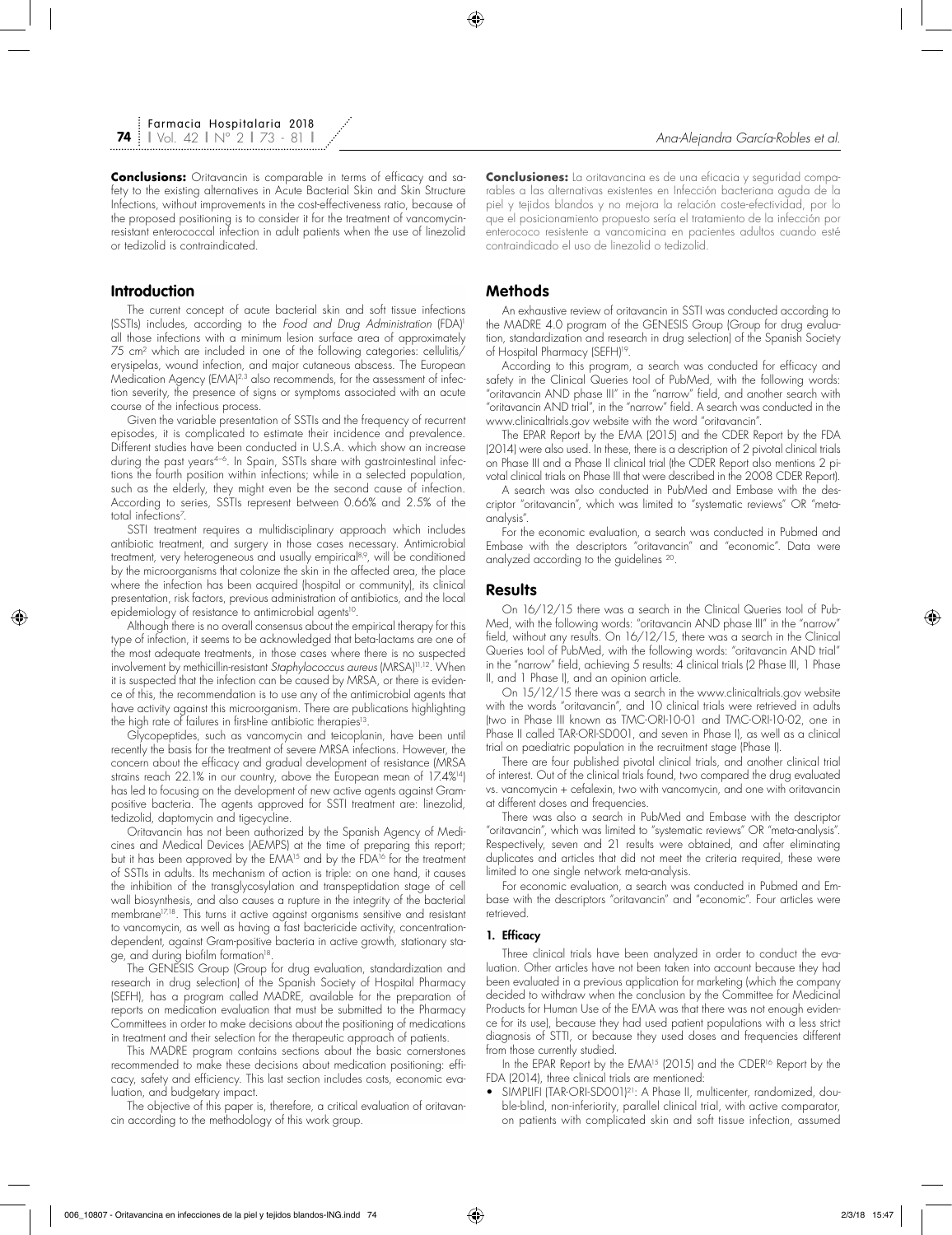or confirmed to be caused by Gram-positive pathogens. In total, 311 patients were included, and 302 of them received the study medication: 100 patients in the arm with daily dose of oritavancin (control arm), 99 in the arm with 1,200 mg single dose, and 103 in the 800 mg arm (+ 400 mg optional). This is a dose-ranging clinical trial which compared 3 different doses of oritavancin. Its outcomes appear on table 1.

• SOLO I (TMC-ORI-10-01) AND SOLO II (TMC-ORI-10-02) CLINICAL TRIALS: These are pivotal studies with the same design, on Phase III, multicenter, double-blind, non-inferiority, randomized, comparing a singledose of IV oritavancin 1,200 mg vs. vancomycin 1g or 15 mg/kg/12h during 7-10 days. The inclusion criteria were: patients ≥ 18 year-old, with informed consent, diagnosed with SSTI on a minimum 75 cm<sup>2</sup> surface or knowledge that it had been caused by a Gram-positive pathogen, requiring at least 7 days of IV therapy. Some of the exclusion criteria were: previous systemic or topical treatment with agents active against Gram-positive pathogens 14 days before randomization, associated in-

fections with prosthetic devices, severe sepsis or refractory shock, known or suspected bacteremia at the time of screening, CD4 < 200 cells/μL in HIV patients, neutropenia with an absolute neutrophil count (ANC) < 500 cells/μL, contraindication for administering vancomycin, liver function tests  $\geq 3x$  upper limit of normal (ULN) or total bilirubin  $\geq 2x$ ULN; presence of hyperuricemia or gouty arthritis, or patients not willing to abstain from the chronic use of any medication with antipyretic properties.

The outcomes of both studies have been published by Corey *et al.* in two articles<sup>22,23</sup> and are summarized in Tables<sup>2</sup> and 3, respectively.

Regarding the validity of clinical trials, the risk of bias has only been analyzed in the pivotal clinical trials, SOLO I and SOLO II, because SIMPLI-FI is a dose escalation and determination study.

Besides, there is an indirect comparison available that has been published, where the combined "Test-of-Cure" (cure at 1-2 weeks after completing treatment) for the population clinically assessable included 14 treatments in 20 studies. Only the SOLO I and SOLO II studies were included in order

| Variable evaluated<br>in the study                                                                                                                                                | Oritavancin<br>$1,200$ mg<br>single-dose<br>$N = 99$ | <b>Oritavancin</b><br>$800 \text{ mg} + 400$<br>(if needed)<br>$N = 103$ | <b>Oritavancin</b><br>200 mg/24h<br>7-10 days<br>(Control arm)<br>$N = 100$ | Difference / ARR / HR<br>(90% CI)                            |                                                  | p        | <b>NNT</b><br>(90% CI) |
|-----------------------------------------------------------------------------------------------------------------------------------------------------------------------------------|------------------------------------------------------|--------------------------------------------------------------------------|-----------------------------------------------------------------------------|--------------------------------------------------------------|--------------------------------------------------|----------|------------------------|
| <b>ITT Population</b>                                                                                                                                                             | $N = 99$                                             | $N = 103$                                                                | $N = 87$                                                                    |                                                              |                                                  |          |                        |
| Primary outcome<br>- est-of-cure (cure or<br>improvement vs.<br>failure) in the ITT<br>population at the first<br>follow-up visit (at day<br>$21-29$                              | 72/88<br>(81.8%)                                     | 68/87<br>(78.2%)                                                         | 63/87<br>(72.4%)                                                            | Ori 1,200 mg vs<br>Ori 200 mg<br>Ori 800 mg vs<br>Ori 200 mg | 8.7<br>$(-1.7, 17.8)$<br>5.1<br>$(-5.8, 14.6)$   | DK<br>DK |                        |
| Population:<br>clinically evaluable                                                                                                                                               | $N = 81$                                             | $N = 71$                                                                 | $N = 76$                                                                    |                                                              |                                                  |          |                        |
| Primary outcome<br>- test-of-cure (cure<br>or improvement<br>vs. failure) in the<br>clinically evaluable<br>population at the first<br>follow-up visit (at day<br>$21-29$         | 66/81<br>(81.5%)                                     | 55/71<br>(77.5%)                                                         | 55/76<br>(72.4)                                                             | Ori 1,200 mg vs<br>Ori 200 mg<br>Ori 800 mg vs<br>Ori 200 mg | 8.6<br>$(-2.5, 18.2)$<br>5.2<br>$(-6.8, 15.4)$   | DK<br>DK |                        |
| Population:<br>microbiological ITT                                                                                                                                                | $N = 61$                                             | $N = 62$                                                                 | $N = 64$                                                                    |                                                              |                                                  |          |                        |
| Secondary outcome<br>- test-of-cure (cure<br>or improvement<br>vs. failure) in the<br>population with<br>microbiological ITT at<br>the first follow-up visit<br>(at day 21-29)    | 49/61<br>(80.3%)                                     | 50/62<br>(80.6%)                                                         | 44/64<br>(68.8%)                                                            | Ori 1,200 mg vs<br>Ori 200 mg<br>Ori 800 mg vs<br>Ori 200 mg | 10.1<br>$(-2.7, 20.9)$<br>11.1<br>$(-1.5, 21.7)$ | DK<br>DK |                        |
| Population:<br>microbiologically<br>evaluable                                                                                                                                     | $N = 61$                                             | $N = 62$                                                                 | $N = 64$                                                                    |                                                              |                                                  |          |                        |
| Secondary outcome<br>- test-of-cure (cure<br>or improvement<br>vs. failure) in the<br>microbiologically<br>evaluable population<br>at the first follow-up<br>visit (at day 21-29) | 46/58<br>(79.3%)                                     | 39/48<br>(81.3%)                                                         | 38/55<br>(69.1%)                                                            | Ori 1,200 mg vs<br>Ori 200 mg<br>Ori 800 mg vs<br>Ori 200 mg | 8.5<br>$(-5.2, 20.0)$<br>11.0<br>$(-2.9, 22.6)$  | DK<br>DK |                        |

**Table 1.** TAR-ORI-SD001 (SIMPLIFI) trial outcomes<sup>20</sup>

ITT: Intention to treat.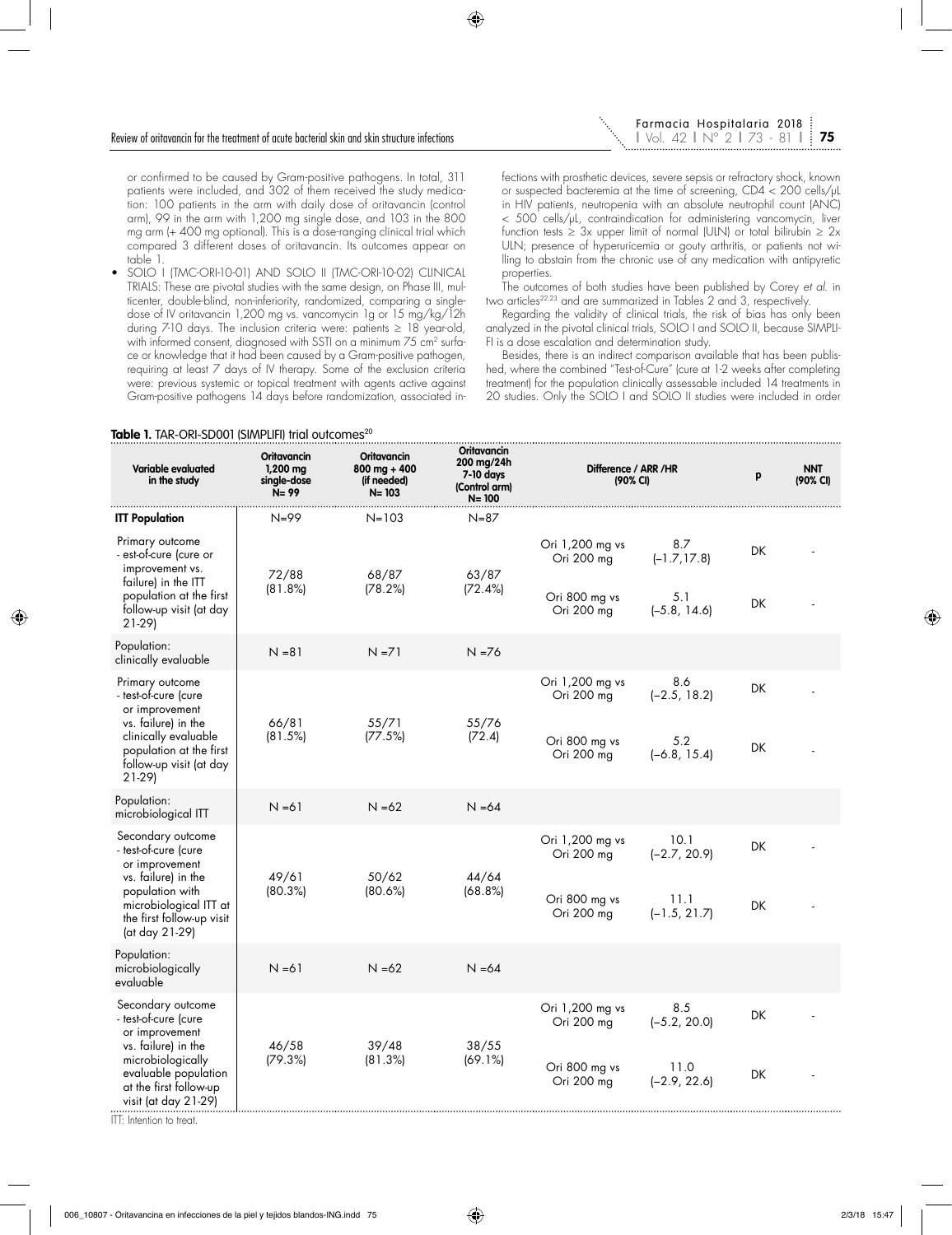## Table 2. SOLO I trial outcomes<sup>21</sup>

**76**

| Variable evaluated in the study                                                                                                                                                                                                      | <b>Oritavancin</b><br>$N = 483$ | Vancomycin<br>$N = 485$ | Difference / ARR / HR<br>(95% CI) | р     | <b>NNT</b><br>(95% CI) |
|--------------------------------------------------------------------------------------------------------------------------------------------------------------------------------------------------------------------------------------|---------------------------------|-------------------------|-----------------------------------|-------|------------------------|
| <b>Population: ITT modified</b>                                                                                                                                                                                                      | N=475 (%)                       | N=479 (%)               |                                   |       |                        |
| Primary outcome<br>- Early clinical response at the evaluation visit (48-72h) (outcome<br>formed by stop in the spread of infection or reduction in<br>lesion size, lack of fever and no need for antibiotic reliever<br>medication) | 391/475<br>(82.3)               | 378/479<br>(78.9)       | $3.4$ (-1.6 to 8.4)               | 0.184 |                        |
| Secondary outcome<br>- Reduction in lesion area $\geq 20$ %                                                                                                                                                                          | 413/475<br>(86.9)               | 397/479<br>(82.9)       | 4.1 $(-0.5$ to 8.6)               | 0.077 |                        |
| Secondary outcome<br>- Evaluation of clinical cure by the researcher                                                                                                                                                                 | 378/475<br>(79.6)               | 383/479<br>(80.0)       | $-1.3$ ( $-7.3$ to 4.7)           | 1.105 |                        |
| Secondary outcome<br>- Sustained clinical response                                                                                                                                                                                   | 313/475<br>(65.9)               | 322/479<br>(67.2)       | $-1.3$ ( $-7.3$ to 4.7)           | 1.258 |                        |
| Population: clinically evaluable                                                                                                                                                                                                     | $N = 394$                       | $N = 397$               |                                   |       |                        |
| Primary outcome<br>- Early clinical response at the evaluation visit (48-72h)<br>(outcome formed by stop in the spread of infection or reduction<br>in lesion size, lack of fever and no need for antibiotic reliever<br>medication) | 344/394<br>(87.3)               | 342/397<br>(86.1)       | $1.2$ (-3.6 to 5.9)               | 0.633 |                        |
| Secondary outcome<br>- Reduction in lesion area $\geq 20$ %                                                                                                                                                                          | 362/394 (<br>9.9                | 370/397<br>(93.2)       | $-1.3$ ( $-5.0$ to 2.3)           | 1.347 |                        |
| Secondary outcome<br>- Evaluation of clinical cure by the researcher                                                                                                                                                                 | 357/394<br>(90.6)               | 352/397<br>(88.7)       | $1.9$ (-2.3 to 6.2)               | 0.388 |                        |
| Outcomes by subgroups<br>Patients with MRSA infection in the ITT population with microbiological evaluation                                                                                                                          |                                 |                         |                                   |       |                        |
| Primary outcome<br>- Early clinical response at the evaluation visit (48-72h)<br>(outcome formed by stop in the spread of infection or reduction<br>in lesion size, lack of fever and no need for antibiotic reliever<br>medication) | 84/104<br>(80.8)                | 80/100<br>(80.0)        | $0.8$ (-10.1 to 11.7)             | 0.894 |                        |
| Secondary outcome<br>- Reduction in lesion area $\geq 20$ %                                                                                                                                                                          | 94/104<br>(90.4)                | 84/100<br>(84.0)        | 6.4 $(-2.8 \text{ to } 15.5)$     | 0.171 |                        |
| Secondary outcome<br>- Evaluation of clinical cure by the researcher                                                                                                                                                                 | 86/104<br>(82.7)                | 83/100<br>(83.0)        | $-0.3$ ( $-10.7$ to 10.0)         | 1.040 |                        |
| Patients with MSSA infection in the ITT population with microbiological evaluation                                                                                                                                                   |                                 |                         |                                   |       |                        |
| Primary outcome<br>- Early clinical response at the evaluation visit (48-72h)<br>(outcome formed by stop in the spread of infection or reduction<br>in lesion size, lack of fever and no need for antibiotic reliever<br>medication) | 96/116<br>(82.8)                | 92/110<br>(83.6)        | $-0.9$ ( $-10.6$ to 8.9)          | 1.123 |                        |
| Secondary outcome<br>- Reduction in lesion area $\geq 20$ %                                                                                                                                                                          | 98/116<br>(8.5)                 | 94/110<br>(85.5)        | $-1.0$ ( $-10.3$ to 8.3)          | 1.142 |                        |
| Secondary outcome<br>- Evaluation of clinical cure by the researcher                                                                                                                                                                 | 89/116<br>(76.7)                | 88/110<br>(80.0)        | $-3.3$ ( $-14.0$ to $7.4$ )       | 1.325 |                        |
|                                                                                                                                                                                                                                      |                                 |                         |                                   |       |                        |

ITT: Intention to treat; MRSA: Methicillin-resistant *Staphylococcus aureus;* MSSA: Methicillin-sensitive *Staphylococcus aureus.*

to evaluate the early clinical response in the clinically assessable population. The combined "Test-of-Cure" for the population by Intent to Treat according to FDA standards included five treatments in four studies; while for the clinically assessable population it included eight treatments in seven studies. The conclusions of this network meta-analysis were that oritavancin

1200 mg was considered equivalent to vancomycin. Indirect evidence also suggests that oritavancin 1200 mg has demonstrated equivalence with linezolid (OR 1.55; CrI 95% 0.91-2.57), teicoplanin (OR 0.72; CrI 95% 0.61- 1.26), tedizolid (1.51; CrI 95% 0.82-2.73) and daptomycin (OR = 2.18; 95% CrI = 0.90–5.42)24.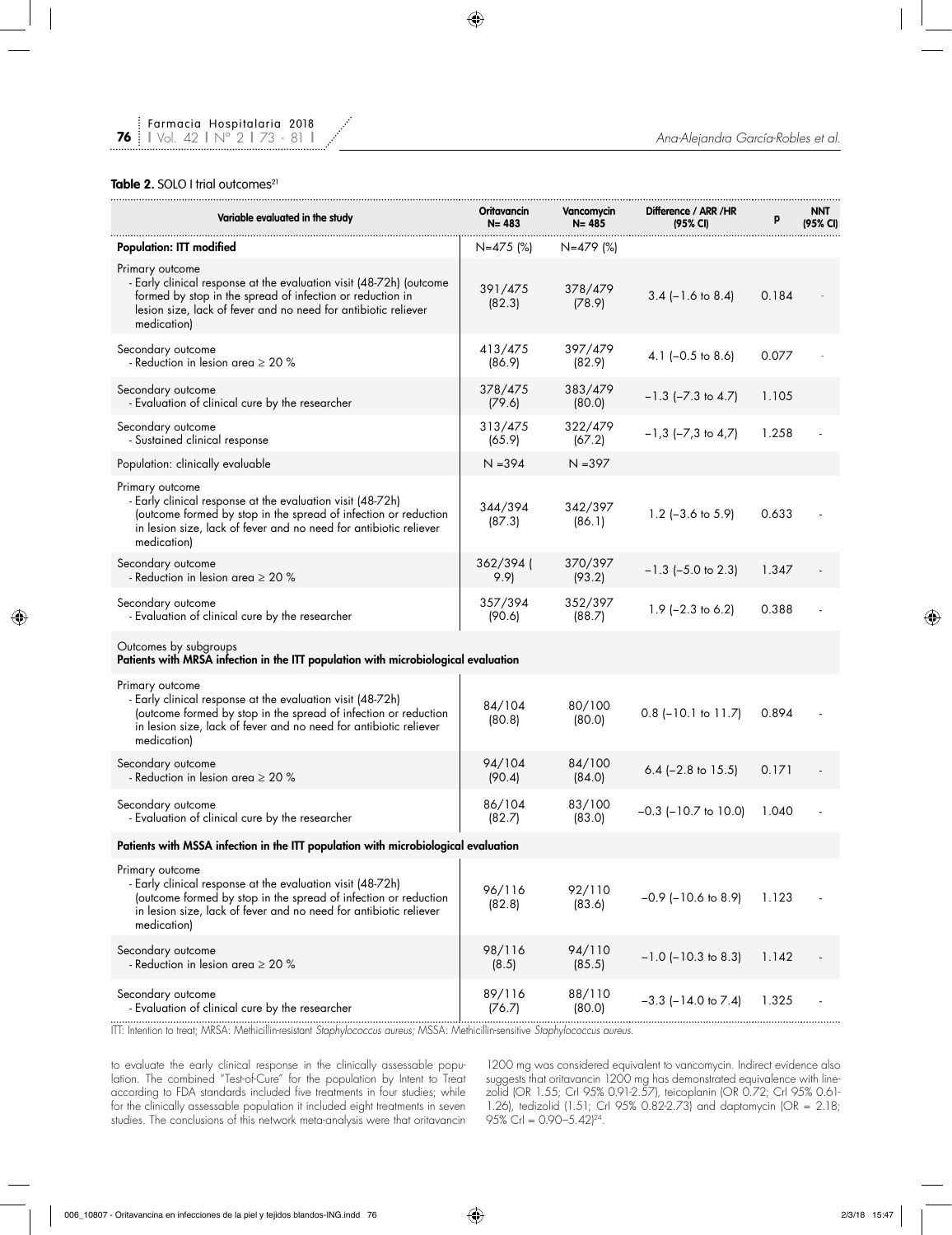

## Table 3. SOLO II trial outcomes<sup>22</sup>

| Variable evaluated in the study                                                                                                                                                                                                      | Oritavancin<br>$N = 509$ | Vancomycin<br>N= 510 | Difference / ARR /HR<br>(95% CI) | p     | <b>NNT</b><br>(95% CI) |
|--------------------------------------------------------------------------------------------------------------------------------------------------------------------------------------------------------------------------------------|--------------------------|----------------------|----------------------------------|-------|------------------------|
| <b>Population: ITT modified</b>                                                                                                                                                                                                      | $N = 503$ (%)            | N=502 (%)            |                                  |       |                        |
| Primary outcome<br>- Early clinical response at the evaluation visit (48-72h)<br>(outcome formed by stop in the spread of infection or<br>reduction in lesion size, lack of fever and no need for<br>antibiotic reliever medication) | 403/503<br>(80.1)        | 416/502<br>(82.9)    | $-2.7$ ( $-7.5$ to 2.0)          | 1.326 |                        |
| Secondary outcome<br>- Reduction in lesion area $\geq 20\%$                                                                                                                                                                          | 432/503<br>(85.9)        | 428/502<br>(85.3)    | $0.6$ (-3.7 to 5.0)              | 0.799 |                        |
| Secondary outcomeo<br>- Evaluation of clinical cure by the researcher                                                                                                                                                                | 416/503<br>(82.7)        | 404/502<br>(80.5)    | 2.2<br>$[-2.6 \text{ to } 7.0]$  | 0.375 |                        |
| Secondary outcome<br>- Sustained clinical response                                                                                                                                                                                   | 374/503<br>(74.4)        | 370/502<br>(73.7)    | $-0.6$ $(-4.8$ to 6.1)           | 1.145 |                        |
| Population: clinically evaluable                                                                                                                                                                                                     | $N = 427$                | $N = 408$            |                                  |       |                        |
| Primary outcome<br>- Early clinical response at the evaluation visit (48-72h)<br>(outcome formed by stop in the spread of infection or<br>reduction in lesion size, lack of fever and no need for<br>antibiotic reliever medication) | 357/427 (<br>83.6)       | 358/408<br>(87.7)    | $-4.1$ $(-8.9$ to 6)             | 1.023 |                        |
| Secondary outcome<br>- Reduction in lesion area $\geq 20$ %                                                                                                                                                                          | 378/427<br>(88.5)        | 364/408<br>(89.2)    | $-0.7$ ( $-5.0$ to 3.6)          | 1.205 |                        |
| Secondary outcomeo<br>- Evaluation of clinical cure by the researcher                                                                                                                                                                | 398/427<br>(93.2)        | 387/408<br>(94.9)    | $-1.6$ $(-4.9$ to $1.6)$         | 1.356 |                        |
| Outcomes by subgroups<br>Patients with MRSA infection in the ITT population with microbiological evaluation                                                                                                                          |                          |                      |                                  |       |                        |
| Primary outcome<br>- Early clinical response at the evaluation visit (48-72h)<br>(outcome formed by stop in the spread of infection or<br>reduction in lesion size, lack of fever and no need for<br>antibiotic reliever medication) | 82/100<br>(82)           | 82/101<br>(81.2)     | $0.8$ (-9.9 to 11)               | 0.892 |                        |
| Secondary outcome<br>- Reduction in lesion area $\geq 20$ %                                                                                                                                                                          | 96/100<br>(96)           | 91/101<br>(90.1)     | 5.9 (-1.1 to 12.9)               | 0.098 |                        |
| Secondary outcome<br>- Evaluation of clinical cure by the researcher                                                                                                                                                                 | 84/100<br>(84)           | 86/101<br>(85.1)     | $-1.1$<br>$(-11.1$ to 8.8)       | 1.145 |                        |
| Patients with MSSA infection in the ITT population with microbiological evaluation                                                                                                                                                   |                          |                      |                                  |       |                        |
| Primary outcome<br>- Early clinical response at the evaluation visit (48-72h)<br>(outcome formed by stop in the spread of infection or<br>reduction in lesion size, lack of fever and no need for<br>antibiotic reliever medication) | 126/150<br>(84)          | 137/157<br>(87.3)    | $-3.3$<br>$(-11.1$ to 4.6)       | 1.361 |                        |
| Secondary outcome<br>- Reduction in lesion area $\geq 20$ %                                                                                                                                                                          | 131/150<br>(87.3)        | 135/157<br>(86.0)    | $1.3$ (-6.3 to 8.9)              | 0.750 |                        |
| Secondary outcome<br>- Evaluation of clinical cure by the researcher                                                                                                                                                                 | 130/150<br>(86.7)        | 136/157<br>(86.6)    | $0$ (-7.6 to 7.7)                | 1     |                        |

ITT: Intention to treat; MRSA: Methicillin-resistant *Staphylococcus aureus;* MSSA: Methicillin-sensitive *Staphylococcus aureus.*

### 2. Safety

Overall, oritavancin is a well-tolerated drug, with manageable toxicity. In studies conducted until its marketing, the most common adverse effects were nausea, headache and vomiting; and the most severe, cellulitis and osteomyelitis<sup>22,23</sup>.

The safety database consisted of 3,017 patients treated with oritavancin, from 22 clinical trials, including four Phase III studies, four Phase II studies, and 14 Phase I studies. The adverse effects of interest in the SOLO trials that appeared to a higher extent in the oritavancin arm than in the vancomycin arm included essentially infection and infestation. There were 40 cases (4%) vs. 31 (3%) respectively. These cases included 4 patients in the oritavancin arm who developed osteomyelitis (in the subsequent review, it was put forward that this could be due to the lack of efficacy of oritavancin in osteomyelitis, or failure to diagnose osteomyelitis at screening). There were a slightly higher number of cases of subcutaneous abscesses in the oritavancin arm, which represents a failure in efficacy, because the infection appeared in the site of the index infection. Cellulitis cases were balanced in both arms, which could indicate lack of efficacy, lack of the adequate

**77**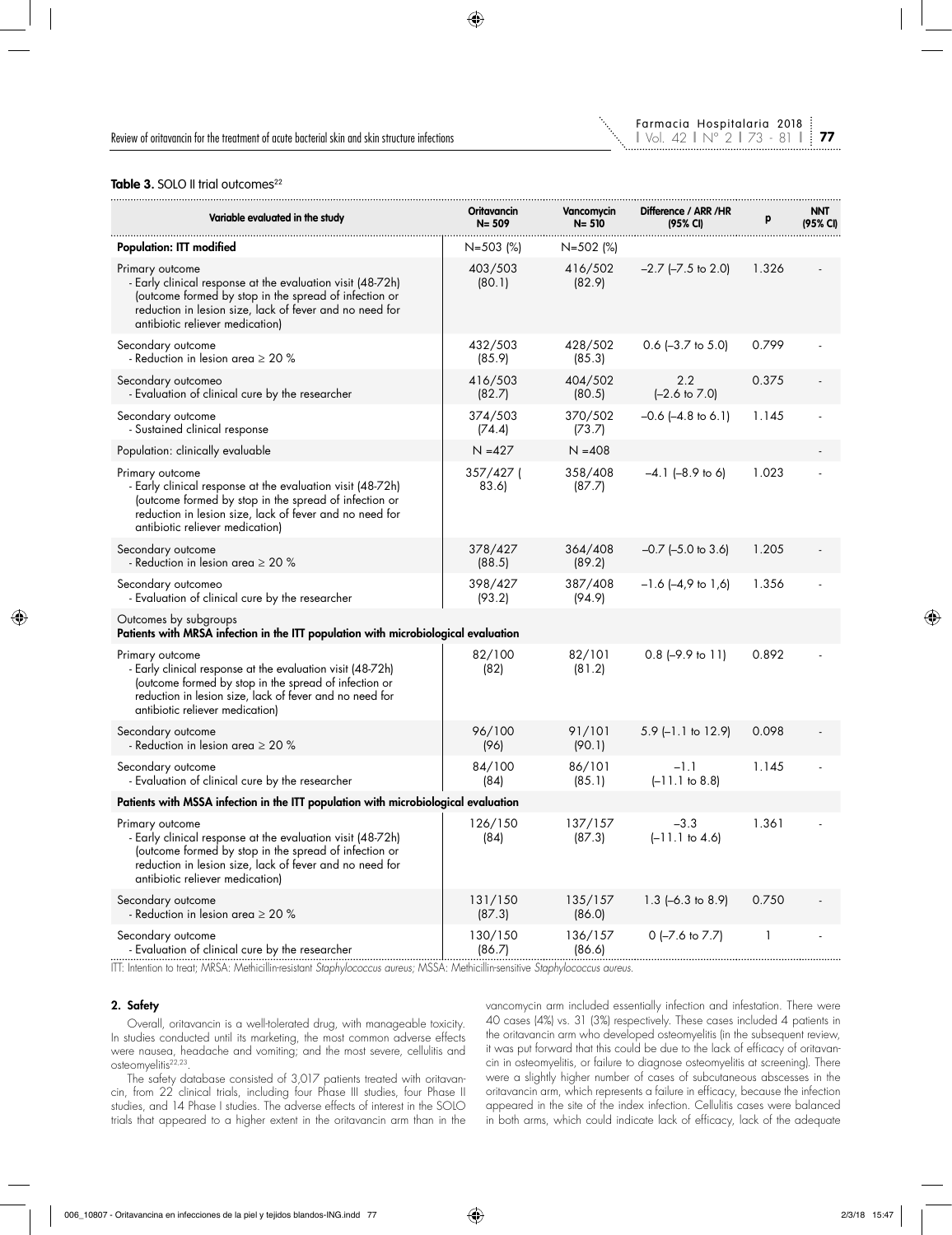|                                                                                   |                           |                                                                                                                                                                                                        |                                                                           | Table 4. Cost comparison between the treatment evaluated vs. other alternative options                                                                                                                                                     |                                                                                                     |                                                                                     |                                                                                       |                                                                                                                                                                                                                                                                                                                                                                                                                                                                                                                               |                                                                                                 |                                               |
|-----------------------------------------------------------------------------------|---------------------------|--------------------------------------------------------------------------------------------------------------------------------------------------------------------------------------------------------|---------------------------------------------------------------------------|--------------------------------------------------------------------------------------------------------------------------------------------------------------------------------------------------------------------------------------------|-----------------------------------------------------------------------------------------------------|-------------------------------------------------------------------------------------|---------------------------------------------------------------------------------------|-------------------------------------------------------------------------------------------------------------------------------------------------------------------------------------------------------------------------------------------------------------------------------------------------------------------------------------------------------------------------------------------------------------------------------------------------------------------------------------------------------------------------------|-------------------------------------------------------------------------------------------------|-----------------------------------------------|
|                                                                                   |                           | Oritavancin<br>400 mg vial x 3                                                                                                                                                                         | 1g or 500 mg<br>Vancomycin<br>vials                                       | tablets. Powder for ora<br>600 mg infusion bags<br>(2 mg/ml), 600 mg<br>suspension<br>Linezolid                                                                                                                                            | 200 mg vials.<br><sub>I</sub> 200 mg table <del>l</del> s<br><b>Tedizolid</b><br>$\frac{1}{\alpha}$ | Tigecycline<br>50 mg vials.                                                         | 200 mg or 400 mg<br>vials<br><b>Teicoplanin</b>                                       | Daptomycin<br>350 mg or 500 mg vials                                                                                                                                                                                                                                                                                                                                                                                                                                                                                          | Dalbavancin<br>500 mg vial                                                                      | low pm 006<br>Ceftaroline                     |
| Price per unit<br>(Retail Price +VAT) <sup>o</sup>                                |                           | 973.5 €                                                                                                                                                                                                | $5.7 \in (19)$                                                            | 35.8 € (tablet)<br>59.6 € (vial)                                                                                                                                                                                                           | $198.7 \in$<br>vial or<br>tablet)                                                                   | 46€                                                                                 | 21.5 € (400 mg)<br>$(500 \text{ mol})$<br>10.75€                                      | 79.6 € (350 mg)<br>100 € (500 mg)                                                                                                                                                                                                                                                                                                                                                                                                                                                                                             | 483.6 €                                                                                         | 55.5 €                                        |
| Dosing                                                                            |                           | as one single-<br>dose through<br>administered<br>intravenous<br>1,200 mg<br>pertusion                                                                                                                 | $\begin{array}{c}\n1 \text{ g every} \\ 12 \text{ hours IV}\n\end{array}$ | 12 h both oral and<br>IV administration<br>QOO mg every                                                                                                                                                                                    | 200 mg<br>every 24 h                                                                                | followed by<br>dose every<br>one 50 mg<br>as loading<br>12 hours<br>100 mg<br>dose, | subsequently<br>IM (6 mg/kg)<br>3 doses and<br>/12 h during<br>/N Bw OOP<br>every 24h | concomitant bacteremia<br>aureus: 6 mg/kg every<br>by S. aureus: 4 mg/kg<br>every 24 hours during<br>7-14 days, or until the<br>TSSI with concomitant<br>intection disappears.<br>bacteremia by S.<br><b>ISSIc without</b><br>24h                                                                                                                                                                                                                                                                                             | single-dose and<br>,000 mg IV the<br>500 mg IV the<br>second week <sup>k</sup><br>first week as | during 5-14<br>every 12 h<br>N pm 009<br>dqys |
| Cost per day                                                                      |                           | 2,920.5€                                                                                                                                                                                               | $\frac{11.5}{2}$<br>መ                                                     | 71.6 $\in$ (IV)<br>71.6 $\in$ (oral)                                                                                                                                                                                                       | 198.7€                                                                                              | 626                                                                                 | 21.5E                                                                                 | $100 \text{ f}$                                                                                                                                                                                                                                                                                                                                                                                                                                                                                                               | 103,63 E                                                                                        | 111                                           |
| cost<br>Complete treatment                                                        |                           | 2,920.5 €                                                                                                                                                                                              | 114.5 €<br>(10 days)                                                      | 859.2 € (oral)<br>859.2 € (IV)<br>$(12$ days <sup>b</sup> )                                                                                                                                                                                | 1, 192 €<br>(6 days <sup>b</sup> )                                                                  | 874 €<br>(9.5 days <sup>b</sup> )                                                   | 215 €<br>(10 days)                                                                    | $\begin{array}{c} 1,000 \in \\ 10 \text{ days} \end{array}$                                                                                                                                                                                                                                                                                                                                                                                                                                                                   | $1,450.8 \in$                                                                                   | 1,054,5 €<br>(9.5 days)                       |
|                                                                                   | No. of adm                | 1 adm.                                                                                                                                                                                                 | 20 adm.                                                                   | 24 adm.                                                                                                                                                                                                                                    | d adm                                                                                               | 19 adm.                                                                             | 12 adm                                                                                | 10 adm.                                                                                                                                                                                                                                                                                                                                                                                                                                                                                                                       | $2$ adm.                                                                                        | 19 adm.                                       |
| associated <sup>c</sup><br>Direct costs                                           | per adm. <sup>d</sup>     | $17.41 \epsilon$                                                                                                                                                                                       | 348.14E                                                                   | 417.84 € (IV)                                                                                                                                                                                                                              | 04.46<br>Œ,                                                                                         | 330.79€                                                                             | 208.92€                                                                               | 174.1 €                                                                                                                                                                                                                                                                                                                                                                                                                                                                                                                       | 34,82€                                                                                          | 330,79 €                                      |
|                                                                                   | ጦ<br>por PKA <sup>e</sup> | $\circ$                                                                                                                                                                                                | $(3$ tests)<br>74.7 E                                                     | $\circ$                                                                                                                                                                                                                                    | 0                                                                                                   | 0                                                                                   | $(3$ tests)<br>74,7 €                                                                 | $\circ$                                                                                                                                                                                                                                                                                                                                                                                                                                                                                                                       | $\circ$                                                                                         | $\circ$                                       |
| Global cost <sup>i</sup>                                                          |                           | 2,937.91€                                                                                                                                                                                              | 537.34 €                                                                  | $1,277.04 \in [N]$<br>859.2 € (oral)                                                                                                                                                                                                       | $1,296.46 \in$                                                                                      | 1,204.79 €                                                                          | 498.62€                                                                               | $1,174.1 \in$                                                                                                                                                                                                                                                                                                                                                                                                                                                                                                                 | $1,485.62 \in$                                                                                  | 1,385.29€                                     |
| standard freatment <sup>s,h</sup><br>Incremental cost<br>(Differencial) regarding |                           | SoC                                                                                                                                                                                                    | $-2,400.57 \in$                                                           | –1,660.87 € (IV)<br>–2,078.71 € (oral)                                                                                                                                                                                                     | $-1,641.45 \in$                                                                                     | $-1,733.12$ €                                                                       | $-2,439.29$ €                                                                         | $-1,763.81 \in$                                                                                                                                                                                                                                                                                                                                                                                                                                                                                                               | $-1,452.29$ €                                                                                   | $-1,552.62 \in$                               |
| its $2016 = 24, 9 \in$ per test).                                                 |                           | ™Estimated dose of daptomycin for a patient weight of 7080 kilos (6 mg/Kgl.                                                                                                                            |                                                                           | °FXA = pharmacokinetic analysis. Cost for plasma level monitoring to the public rates in the Community of Vdencia, DOCV 5166 of 30.<br>biomarkers), infusion materials or management of complications. To be considered whenever relevant. |                                                                                                     |                                                                                     |                                                                                       | <sup>a</sup> Cost for the administration of the M docading to the public rates in the Community of Valencia, DOCV 51666130.12.2005 updated at 245-2013, applying a 3% per year discount rate for its 2016 update.<br>CDirect costs associated. These are costs that we can consider besides the cost of the medications that additional medications for example, other additional medications required, monitoring and lab tests, screening tests (<br>12.2005 updated at 24-5-2013, applying a 3% per year discount rate for |                                                                                                 |                                               |
|                                                                                   |                           | sDifference of global cost regarding the drug evaluated.<br>A 14-day treatment duration is considered for the purpose of cost per day.<br>Sum of the complete treatment cost + direct costs associated |                                                                           | "The cost of hospitalization has not been considered because it is assumed to be equivalent for all treatments                                                                                                                             |                                                                                                     |                                                                                     |                                                                                       | ν Recent Clirical Hich (Ourne MW e. α). Ωι Ji Hect Dis. 120.1916:1. 10.1079827:13 φυσίας αναθπος Οριμίος Ζονεησες 26, 2015) Fas demonstrated non-inferiority σενερες του 2019) Fas demonstrated non-inferiority σεννεια το u                                                                                                                                                                                                                                                                                                  |                                                                                                 |                                               |

Farmacia Hospitalaria 2018

**78**

IM: intramuscular; IV: intravenous; adm: administrations; TSSIc: Complicated skin and soft tissue infections.

I/V. intranuscular, IV: intravenous, odm: administrations, TSSIc. Complicated skin and soft tissue infections.

+ 500 mg V fre following week, and fre 1,500 mg single dose. Given frat down frat dosing regimen is not collected in the product specifications, it has not collected in the product specifications, it has not been considere

reduced by one administration, that is to say, 17.41 € less.

reduced by one administration, that is to say, 17.41 € less.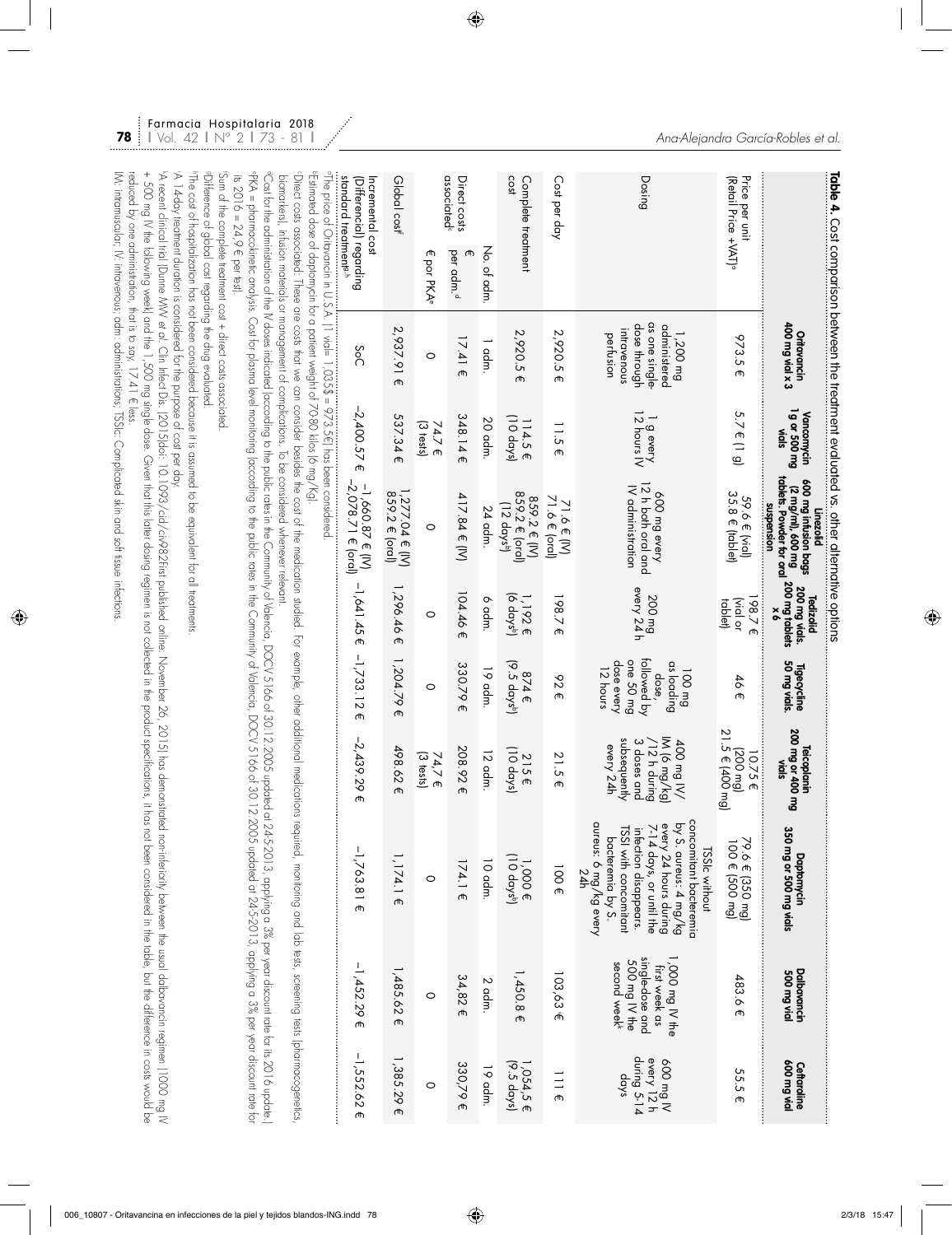incision and drainage for infection control, or recurring infection due to underlying comorbidities.

For those subjects randomized to any of the arms, the highest incidence of drug-related adverse reactions (DRAE) which led to treatment interruption was infections and infestations (1.6% vs. 1.9% respectively). Twenty-one (21) patients (2.2%) in the oritavancin arm and 19 (1.9%) in the vancomycin arm suffered a severe adverse event (AE) which led to treatment interruption. The most common DRAEs in both the oritavancin and the vancomycin arms were nausea (17.7% and 18.3%), headache (12.6% and 11.7%), vomiting (8.2% and 8.2%), diarrhoea (6.6% and 5.7%), cellulitis (6.8% and 5.7%), constipation (6% and 6.7%), and extravasation in the infusion site (6% and 5.9%). The incidence in ALT and AST elevation, cellulitis, abscesses, subcutaneous abscesses, physical integrity of abscesses, and infection on infections and infestation, tachycardia and myalgia, were slightly higher than in patients treated with oritavancin. There were 24 subjects (4.4%) in the oritavancin arm and 11 subjects (1.9%) in the vancomycin arm in the set of SOLO trials (SOLO pool) with the adverse event of tachycardia. No specific conclusions can be drawn from this analysis. There were 27 (2.8%) and 16 (1.6%) patients with elevated ALT in the oritavancin and vancomycin arms, respectively. There were 18 (1.8%) and 16 (1.6%) patients with elevated AST in the oritavancin and vancomycin arms, respectively. Even though the history of hepatitis or liver disease (9 subjects) or the use of intravenous drugs (12 subjects) could predispose subjects to transaminase elevation, there were subjects without this past history where anomalies appeared in their liver function tests. These cases don't seem to be the result of severe sepsis or septic shock. None of the subjects met Hy's Law criteria. 25. There was a slightly higher incidence of severe DRAEs in diabetic subjects, with 23/138 (16.7%) in the oritavancin arm versus 18/141 (12.8%) in the vancomycin arm. However, the total number of subjects with >1 DRAE was similar in both arms. In those subjects with creatinine clearance of 30-60ml/min, 12/70 in the oritavancin arm vs. 3/54 in the vancomycin arm presented one severe adverse effect.

Within the set of patients in the SOLO I and II trials, 5 patients died (2) in the oritavancin arm and 3 in the vancomycin arm). There were 5/302 (1.7%) deaths in the SIMPLIFI study (3 in the arm with oritavancin daily dose, 2 in the arm with infrequent dosing, and none in the single-dose arm). None of the deaths seemed to be related to the research medication.

Oritavancin does not require dose adjustment in patients with mild or moderate renal or liver impairment, and it has not been researched in paediatric patients.

#### 3. Economic area

There are four published pharmacoeconomic studies available; of these, three are budgetary impact studies and one is a cost-minimization study.

- The study by Wu<sup>26</sup> analyzed a theoretical model on the economic impact represented by the inclusion of oritavancin in a U.S.A. hospital for SSTI treatment. An analytical decision making model was designed, based on current clinical practice guidelines, limiting the use of oritavancin to patients with moderate-severe SSTI (Eron Classes II and III) at risk of MRSA. The model simulated a cohort of 1,000 patients with SSTI. The base case shows the mean national use of antibiotics active against MRSA (vancomycin 92%, linezolid 2%, daptomycin 6 %, oritavancin 0%). In the hypothetical case, it was assumed that oritavancin will be used for 25.75% of patients (5% in hospitalized patients, 15% in ER/ outpatient unit, and 80% in observation units), replacing vancomycin but not the rest of antibiotics. As a result of this change, fewer patients were treated as hospitalized, and there was an increase in the use of observation units. Direct costs were taken into account: medication, administration, monitoring, hospital stay and others. According to this model, there would be savings of 2,752 \$ per patient; most of it would be caused by a reduction in the number of hospitalizations and the use of observation units, cheaper than traditional hospitalization units.
- The study by Jensen<sup>27</sup> analyzed a theoretical model on the economic impact represented by the inclusion of oritavancin in a U.S.A. hospital for SSTI treatment, identically to the previous study <sup>43</sup>, but it evaluated two scenarios: hospital with outpatient services and without them. The results were that the use of oritavancin in 26% of patients instead of vancomycin

would represent total savings of 13% from the hospital perspective, or approximately 1,235 \$ per patient. In the model of economic impact on a hospital without outpatient services, the use of oritavancin in 26% of patients would also represent savings, though lower (9%, or approximately 634 \$ per patient).

- Another study by Wu<sup>28</sup> repeated the model of the two previous studies, but applied to a hospital in the United Kingdom. In this case, it was assumed that oritavancin would be used in 3.6% of patients; and the conclusion was that its use would represent total savings by 0.63% from the hospital perspective, or 29.23£ per patient.
- The study by Lodise<sup>29</sup> developed a cost-minimization model in order to compare the costs of patients on treatment with vancomycin while hospitalized vs. those with oritavancin administered as outpatient regimen, in patients with SSTI and few or no comorbidities (Charlson Comorbidity Index [CCI] 0 or 1). The costs associated with the use of oritavancin in the Emergency Unit (3,409.46 \$) and in the observation unit (4,220.27 \$) were lower to those for vancomycin in hospitalized patients (5,972.73- 9,885.33 \$). To switch a hospitalized patient on vancomycin to outpatient treatment with oritavancin could save 1,752.46-6,475.87 \$ depending on the CCI, presence of systemic symptoms, and the use of the observation unit. If all patients hospitalized on vancomycin were treated with oritavancin at the Emergency Unit, savings per patient could be of 3,102.43 \$. Assuming that some patients could be admitted to hospital after receiving treatment with oritavancin in the Emergency Unit, it is expected that savings with oritavancin in the observation unit vs. treatment hospitalized with vancomycin will be 2,291.62 \$.

The limitations of these studies lie essentially in: a) the difficulty to extrapolate data from models based on U.S.A. data to our country, and even to Europe; b) the lower prevalence of MRSA in Europe; c) the lower impact in Spain of hospitalization and drug administration costs than in other countries; d) the risky assumption that all patients treated with oritavancin can be treated as outpatients, and those patients treated with alternative options (vancomycin, linezolid, teicoplanin, etc.) must be hospitalized.

We have conducted our own comparison of the cost of the treatment evaluated vs. those alternative options currently available in Spain (Table 4). Given that these are equivalent treatments, an incremental cost-efficacy analysis is not adequate, and a cost-minimization analysis should be conducted, considering oritavancin as a therapeutic alternative vs. the rest of drugs considered for the indication under study.

On September, 1st, 2016, oritavancin had not been yet approved by the AEMPS; therefore, its price in U.S.A. has been used for its economic evaluation: 1 vial 400 mg = 1,035 \$ = 973.5 €.

For the estimation of the overall economic impact at national level, there are no data available about the prevalence of SSTI in Spain. It is known that in U.S.A. there are 500 episodes per 10,000 persons and per year<sup>30</sup>. According to the January, 2015 census by the National Statistics Institute, there were 46.449.565 inhabitants in Spain; applying the American prevalence, this would represent a figure of 2.322.478 episodes per year. If we take the proportion of patients who required hospitalization for treatment in the SOLO I trial (19%)<sup>22</sup>, we would have 441.270 patients. For an oritavancin introduction rate of 2.5% per year (11,032 patients), on the first year we would have costs of 32,411,023€.

# **Discussion**

Oritavancin is a semi-synthetic derivate of chloroeremomycin, a glycopeptide antibiotic that has been approved by the FDA and the EMA for the treatment of SSTI caused by susceptible Gram-positive bacteria. This new 2nd generation lypoglycopeptide antibiotic has activity against a broad spectrum of Gram-positive bacteria, including MRSA. Its mechanism of action through three different mechanisms turns it particularly immune to microbial resistances, at least in theory. However, *in vitro* data indicate that very few *Staphylococci* that have intermediate susceptibility or are resistant to glycopeptides could be treated with oritavancin, and that there are no clinical data for the use of oritavancin when MIC > 1mg/l. It seems unlikely that it could be used to treat Intermediate Vancomycin-resistance *Staphylococcus aureus* or Vancomycin-resistance *Staphylococcus aureus,* and there are few conclusive data about its utility in hetero-VISA. Oritavancin still presents limited data regarding the development of resistance, but *in vitro* resistan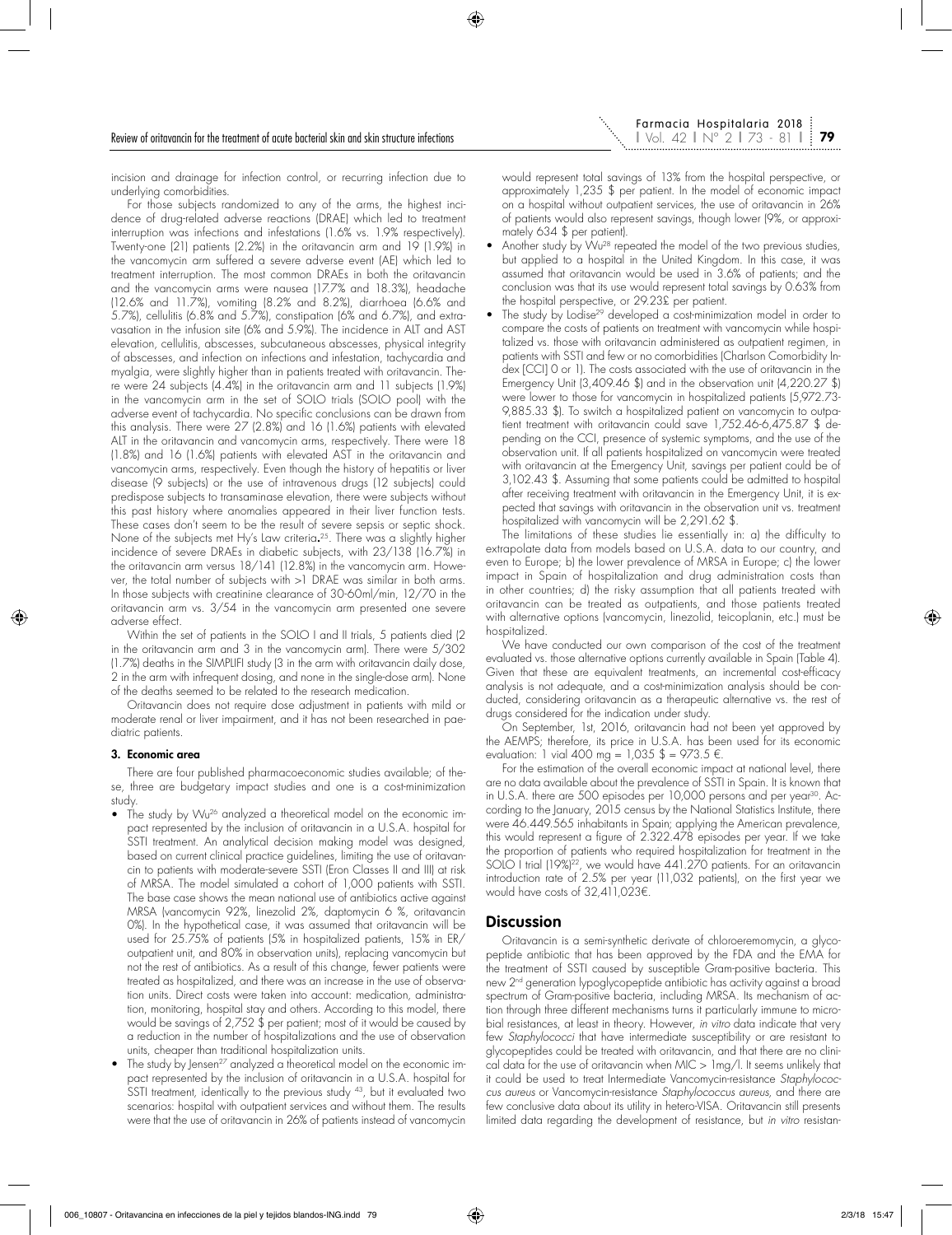ce has been observed in vancomycin-resistant *Staphylococcus aureus*. No cross-resistance is known between oritavancin and the non-glycopeptide antibiotic classes, and it presents reduced *in vitro* activity against certain Gram-positive organisms of the *Lactobacillus, Leuconostoc* and *Pediococcus* classes, which are intrinsically resistant to glycopeptides<sup>17</sup>.

From a clinical point of view, oritavancin as single-dose has demonstrated its non-inferiority in controlled studies vs. vancomycin in skin and soft tissue infection, with a safety profile similar to the comparator. Due to its lower development, there is limited experience in clinical trials with patients with bacteremia, peripheral vascular disease, those under immunosuppression, >65-year-old, and in infections caused by *S. pyogenes*. Its safety has not been established in pregnant women or the paediatric population.

Oritavancin is incorporated into a well-provided therapeutic class, where it is difficult to find any gaps. Its potential advantage over other treatment alternative options available would be based on its single administration and lack of monitoring required for plasma levels, which at least in theory makes its outpatient administration possible, reducing direct treatment costs, shortening the duration of hospital stay, and indirectly minimizing the risk of nosocomial complications. Regarding the alternative options for oral treatment (linezolid, tedizolid), it would eliminate the likelihood of lack of treatment compliance.

However, its longer duration of action could represent a safety problem in case of reactions due to lack of tolerability or hypersensitivity. The long elimination half-life also causes concern about the development of resistance, particularly when the drug concentration falls below the MIC for the pathogen causing the infection. On the other hand, it is expected that the multiple mechanisms of action of oritavancin will protect against the development of resistance during treatment.

Finally, given its prolonged half-life, its "off-label" use must be foreseen in specific situations such as, for example, completing the osteomyelitis treatment and other osteoarticular infections.

In terms of economic evaluation, even though so far there is no official price available for oritavancin in Spain, we know its price in U.S.A. (973.5 €). This cost is overall much higher than the one for the rest of antibio-

# **Bibliography**

- 1. FDA Guideline ABSSSI 2013 [Internet]. [Consultado diciembre 2015]. Disponible en: http://www.fda.gov/downloads/Drugs/.../Guidances/ucm071185.pdf
- 2. EMA Guideline on the evaluation of medicinal products indicated for treatment of bacterial infections [Internet]. [Consultado diciembre 2015]. Disponible en: http://www.ema.europa.eu/docs/en\_GB/document\_library/Scientific\_guideline/2009/09/WC500003417.pdf
- 3. EMA Addendum to the guideline on the evaluation of medicinal products indicated for treatment of bacterial infections [Internet]. [Consultado diciembre 2015]. Disponible en: http://www.ema.europa.eu/docs/en\_GB/document\_library/Scientific\_guideline/2013/11/WC500153953.pdf
- 4. Cardona AF, Wilson SE. Skin and soft-tissue infections: a critical review and the role of telavancin in their treatment. Clin Infect Dis Off Publ Infect Dis Soc Am. 2015;61(Supl. 2): S69–78.
- 5. Edelsberg J, Taneja C, Zervos M, Haque N, Moore C, Reyes K, *et al.* Trends in US Hospital Admissions for Skin and Soft Tissue Infections. Emerg Infect Dis. 2009;15(9):1516–8.
- 6. Lima ALLM. Parte II Infecciones de tejidos blandos: Epidemiología y clasificación. Rev Panam Infectol. 2013;15(Supl. 1):S39-41 [Internet]. [Consultado diciembre 2015]. Disponible en: http://www.revistaapi.com/artigo/epidemiologia-y-clasificacion/
- 7. Llopis F, González-Castillo J, Julián-Jiménez A, Ferré C, Gamazo-Río JJ, Martínez M, *et al.* Review of 1.250 episodes of skin and soft tissue infections attended at 49 hospital emergency departments. Rev Esp Quimioter Publ Of Soc Esp Quimioter. 2014;27(2):115–21.
- 8. Montejo Baranda M, Oñate Adrián J, Basterretxea Ozamiz A. Organización y tratamiento de la infección de piel y partes blandas. Protocolos de actuación 2013. Hospital de Cruces (Osakidetza) [Internet]. [Consultado diciembre 2015]. Disponible en: http://www.hospitalcruces.com/documentos/protocolosHospitalarios/ Infecci%C3%B3nPielPartesBlandas\_mayo\_2013(1).pdf
- 9. Sartelli M, Malangoni MA, May AK, Viale P, Kao LS, Catena F, *et al.* World Society of Emergency Surgery (WSES) guidelines for management of skin and soft tissue infections. World J Emerg Surg. 2014;18(9):57.

tics it is compared with (vancomycin, linezolid, teicoplanin, tedizolid, etc.), and it has the advantage over them of its single-dose. This aspect could lead to higher efficiency in specific scenarios (outpatient treatment with oritavancin vs. hospital treatment with the alternative options), but so far there are no compelling or sufficiently detailed studies in this sense. On the other hand, some alternative drugs (linezolid, tedizolid or teicoplanin) can also allow outpatient treatment (oral or IM), at some point in the clinical process; this would reduce the advantages of oritavancin and would increase even more the differences in cost.

# Therapeutic positioning and conditions of use

Given that, in the indications evaluated, the medication shows efficacy and safety comparable to the alternative options available, and its efficiency profile does not offer improvements in the cost-effectiveness ratio, the proposed positioning is to consider it within the Category D-1: Included in the Formulary with specific recommendations: treatment of infection by vancomycin-resistant enterococcus in adult patients, when there is contraindication to the use of linezolid or tedizolid.

## **Funding**

No funding

### **Acknowledgments**

The authors would like to thank Dr. Javier Cobo Reinoso, of the Infectious Diseases Service of the Hospital Ramón y Cajal (Madrid, Spain) and member of the Spanish Society of Infectious Diseases and Clinical Microbiology (SEIMC), for his valuable contributions, which have contributed to the improvement of the document.

# **Conflict of interests**

No conflict of interest.

- 10. Porras Leal L, Sáenz Gutiérrez A, Calderón Jiménez P, Gijón Rodríguez J. Protocolos SEMI infección de piel y partes blandas capítulo 5, 2009 [Internet]. [Consultado diciembre 2015]. Disponible en: https://www.fesemi.org/sites/default/files/documentos/publicaciones/capitulo-5\_5.pdf
- 11. Garau J, Ostermann H, Medina J, Avila M, McBride K, Blasi F, *et al.* Current management of patients hospitalized with complicated skin and soft tissue infections across Europe (2010-2011): assessment of clinical practice patterns and real-life effectiveness of antibiotics from the REACH study. Clin Microbiol Infect Off Publ Eur Soc Clin Microbiol Infect Dis. 2013;19(9):E377–85.
- 12. Salgado Ordóñez F, Arroyo Nieto A, Lozano Serrano AB, Hidalgo Conde A, Verdugo Carballeda J. Infecciones de piel y partes blandas. Med Clínica. 2009;133(14):552–64.
- 13. Currie CJ, Berni E, Jenkins-Jones S, Poole CD, Ouwens M, Driessen S, *et al.* Antibiotic treatment failure in four common infections in UK primary care 1991-2012: longitudinal analysis. BMJ. 2014; 23;349:g5493.
- 14. European Centre for Disease Prevention and Control. Antimicrobial resistance surveillance in Europe 2014. Annual Report of the European Antimicrobial Resistance Surveillance Network (EARS-Net). Stockholm: ECDC. [Consultado 2015]. Disponible en: http://ecdc.europa.eu/en/publications/publications/antimicrobialresistance-europe-2014.pdf
- 15. European Medicines Agency. Orbactiv®. Assessment report. [Consultado diciembre 2015]. Disponible en: http://www.ema.europa.eu/docs/en\_GB/document\_library/EPAR\_-\_Public\_assessment\_report/human/003785/WC500186347.pdf
- 16. FDA Center For Drug Evaluation And Research- Clinical Review Orbactiv (NDA 206334). [Consultado diciembre 2015]. Disponible en: http://www.accessdata. fda.gov/drugsatfda\_docs/nda/2014/206334Orig1s000MedR.pdf
- 17. European Medicines Agency. Orbactiv®. Summary of product characteristics [Internet]. [Consultado diciembre 2015]. Disponible en: http://www.ema.europa.eu/ docs/es\_ES/document\_library/EPAR\_-\_Product\_Information/human/003785/ WC500186343.pdf
- 18. Zhanel GG, Schweizer F, Karlowsky JA. Oritavancin: Mechanism of Action. Clin Infect Dis. 2012; 15;54(Supl. 3):S214–9.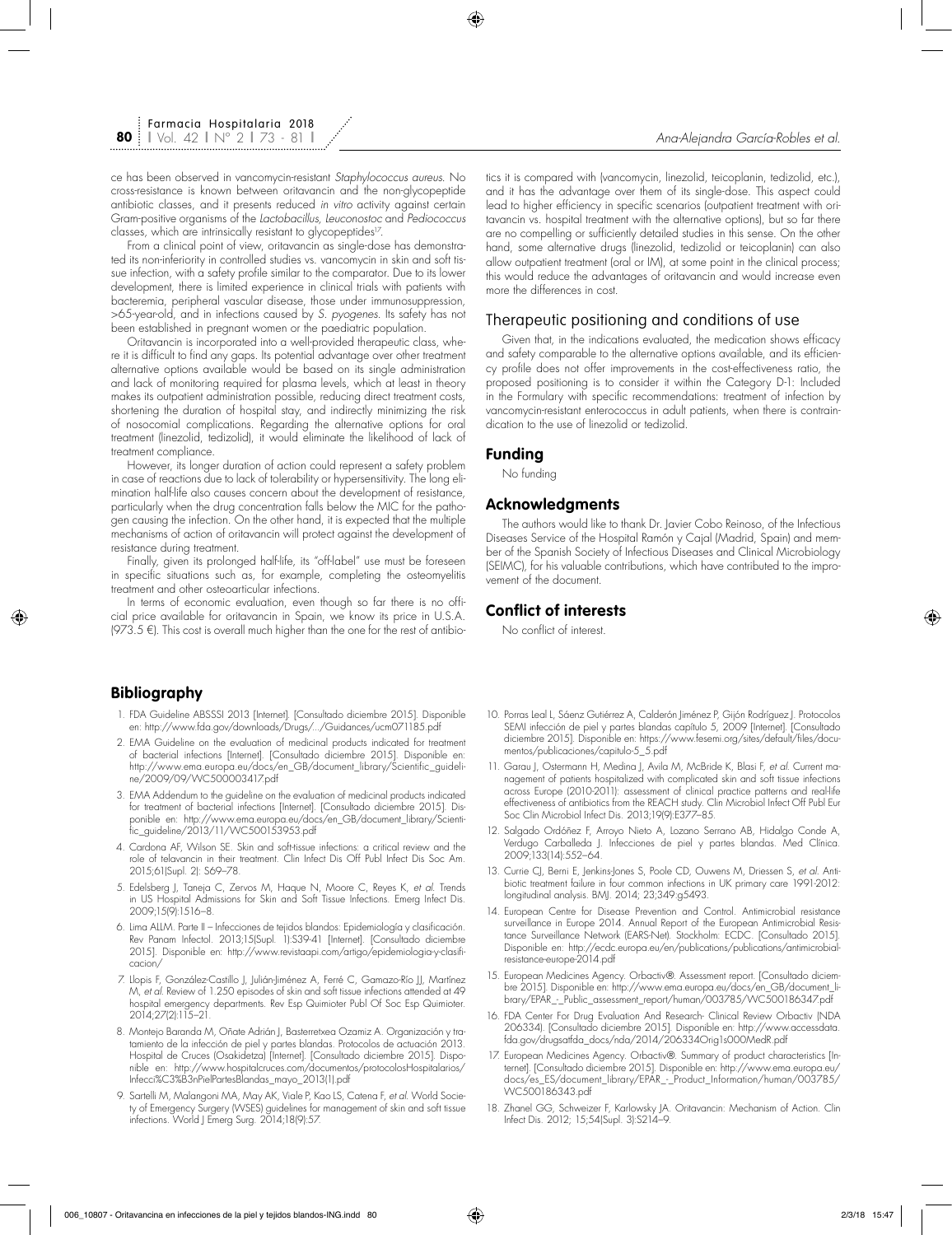#### Review of oritavancin for the treatment of acute bacterial skin and skin structure infections

- 19. Marín R, Puigventós F, Fraga MD, Ortega A, López-Briz E, Arocas V, *et al.* Group for Innovation, Assessment, Standardisation and Research in the Selection of Drugs (GENESIS) of the Spanish Society of Hospital Pharmacy (SEFH). Support method for decision making in assessment and appraisal of medicines (MADRE). Version 4.0. Madrid: SEFH (ed.); 2013. [Consultado diciembre 2015]. Disponible en: http:// gruposdetrabajo.sefh.es/genesis/ genesis/Documents/MADRE%204\_0\_Procedures%20manual\_Dec\_2013.pdf
- 20. Ortega Eslava A, Marín Gil R, Fraga Fuentes MD, López-Briz E, Puigventós Latorre F (GENESIS-SEFH). Guía de evaluación económica e impacto presupuestario en los informes de evaluación de medicamentos. Guía práctica asociada al programa MADRE v 4.0. [Internet]. SEFH. Madrid; 2016 [Consultado 20/03/2017]. Disponible en: http://gruposdetrabajo.sefh.es/genesis/genesis/Documents/GUIA\_EE\_ IP\_GENESIS-SEFH\_19\_01\_2017.pdf
- 21. Dunbar LM, Milata J, McClure T, Wasilewski MM, SIMPLIFI Study Team. Comparison of the efficacy and safety of oritavancin front-loaded dosing regimens to daily dosing: an analysis of the SIMPLIFI trial. Antimicrob Agents Chemother. 2011;55(7):3476–84.
- 22. Corey GR, Kabler H, Mehra P, Gupta S, Overcash JS, Porwal A, *et al.* Single-Dose Oritavancin in the Treatment of Acute Bacterial Skin Infections. N Engl J Med. 2014;370(23):2180–90.
- 23. Corey GR, Good S, Jiang H, Moeck G, Wikler M, Green S, *et al.* Single-dose oritavancin versus 7-10 days of vancomycin in the treatment of gram-positive acute bacterial skin and skin structure infections: the SOLO II noninferiority study. Clin Infect Dis Off Publ Infect Dis Soc Am. 2015;60(2):254–62.
- 24. Thom H, Thompson JC, Scott DA, Halfpenny N, Sulham K, Corey GR. Comparative efficacy of antibiotics for the treatment of acute bacterial skin and skin structure infections (ABSSSI): a systematic review and network meta-analysis. Curr Med Res Opin. 2015;31(8):1539–51.
- 25. Björnsson E. Drug-induced liver injury: Hy's rule revisited. Clin Pharmacol Ther. 2006;79(6):521–8.
- 26. C. Wu KJF. A US Hospital Economic Impact Model for Oritavancin In ABSSSI Patients With Risk of MRSA Infections. Value Health. 2014;17(7):A605.
- 27. Jensen IS, Lodise TP, Fan W, Wu C, Cyr PL, Nicolau DP, *et al.* Use of Oritavancin in Acute Bacterial Skin and Skin Structure Infections Patients Receiving Intravenous Antibiotics: A US Hospital Budget Impact Analysis. Clin Drug Investig. 2016;36(2):157-68.
- 28. Wu C, Jensen IS, Cyr PL, Fan W, Mitchell M, Sulham K, *et al.* Use of Oritavancin for the Treatment of Skin and soft Tissue Infections: A Uk Hospital Budget Impact Analysis. Value Health. 2015;18(3):A233.
- 29. Lodise TP, Fan W, Sulham KA. Economic Impact of Oritavancin for the Treatment of Acute Bacterial Skin and Skin Structure Infections in the Emergency Department or Observation Setting: Cost Savings Associated with Avoidable Hospitalizations. Clin Ther. [Internet]. [Consultado 13/01/2016]. Disponible en: http://www.clinicaltherapeutics.com/article/S0149291815012989/abstract
- 30. Ray GT, Suaya JA, Baxter R. Incidence, microbiology, and patient characteristics of skin and soft-tissue infections in a U.S. population: a retrospective population-based study. BMC Infect Dis. 2013;30(13):252.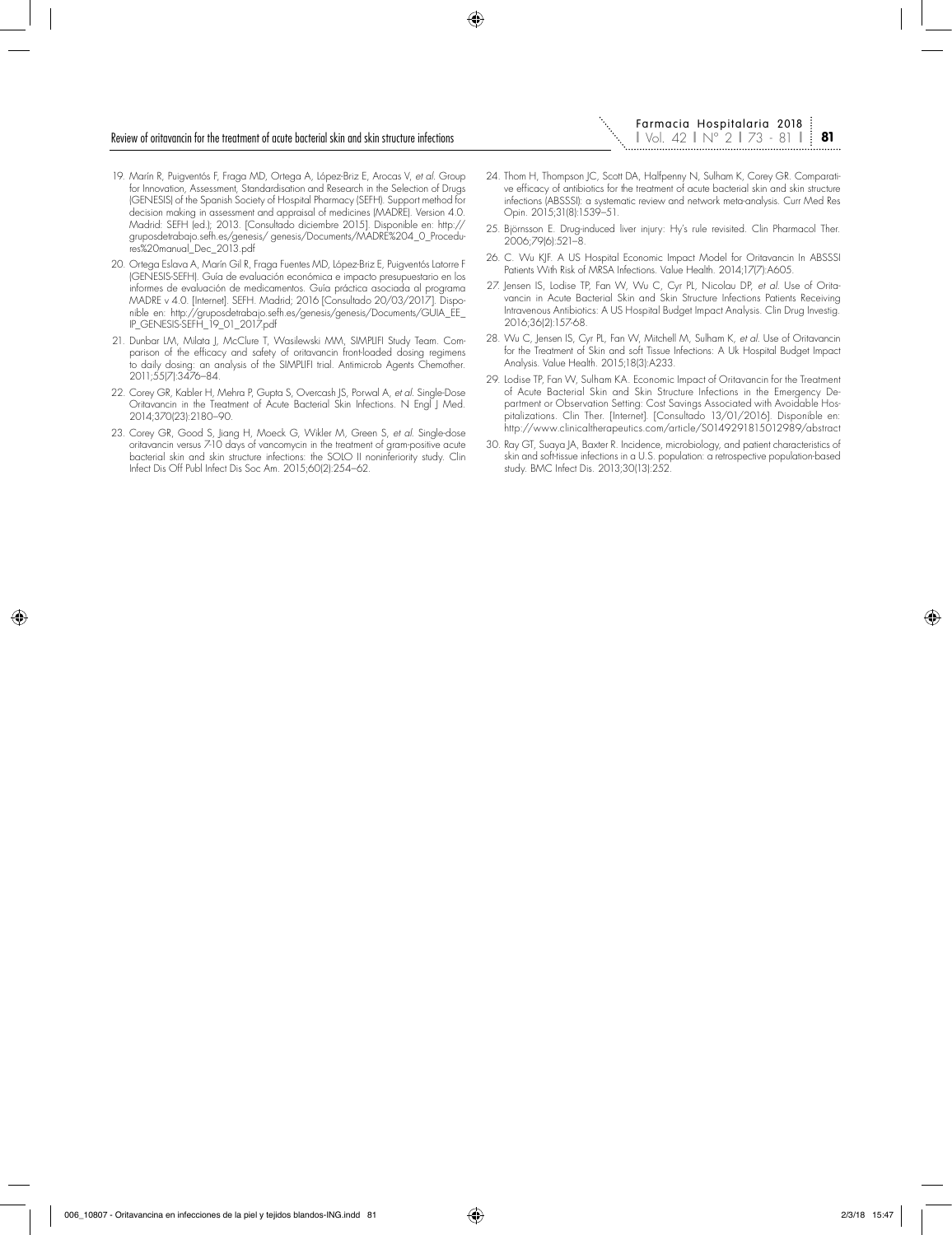



Farmacia Hospitalaria 2018

**Autor para correspondencia** Ana-Alejandra García-Robles Avda. Fernando Abril Martorell, 106.

Recibido el 12 de abril de 2017; aceptado el 28 de agosto de 2017.

DOI: 10.7399/fh.10807

46026 Valencia. España. Correo electrónico: garcia\_anarob@gva.es

## REVISIÓN Artículo bilingüe inglés/español

# Revisión crítica de la oritavancina en infecciones de la piel y tejidos blandos

Review of oritavancin for the treatment of acute bacterial skin and skin structure infections

Ana Alejandra García-Robles<sup>,</sup> Eduardo López Briz<sup>,</sup>, María Dolores Fraga Fuentes<sup>2</sup>, Rocío Asensi Díez<sup>3</sup>, Jesús Francisco Sierra Sánchez<sup>4</sup>

'Servicio de Farmacia, Hospital Universitario y Politécnico La Fe, Valencia. España. ºServicio de Farmacia, Hospital La Mancha Centro, Alcázar de San Juan, Ciudad Real. España. <sup>3</sup>Servicio de Farmacia, Hospital Regional Universitario Carlos Haya, Málaga. España. "Servicio de Farmacia, UGC Farmacia, AGS Norte de Cádiz, Cádiz. España. a Este artículo es un resumen del informe de evaluación de la oritavancina realizado por GENESIS-SEFH (Grupo de Evaluación de Novedades, Estandarización e Investigación en Selección de Medicamentos de la Sociedad Española de Farmacia Hospitalaria), que puede obtenerse de forma completa desde la página web de GENESIS (http://gruposdetrabajo.sefh.es/genesis/). Esta evaluación se ha realizado con la ayuda de la aplicación MADRE 4.01 .

# **Resumen**

**Objetivo:** Evaluar críticamente la oritavancina, lipoglicopéptido de segunda generación, para el tratamiento de la infección bacteriana aguda de la piel y tejidos blandos causada por bacterias Gram-positivas susceptibles, incluyendo *Staphylococcus aureus* resistente a meticilina.

**Método:** Se realizó un informe de evaluación según la metodología del Grupo de Evaluación de Novedades, Estandarización e Investigación en Selección de Medicamentos de la Sociedad Española de Farmacia Hospitalaria, con el programa MADRE 4.0. Se llevó a cabo una búsqueda en PubMed, en www.clinicaltrials.gov, Embase y UptoDate. También se utilizaron informes publicados de agencias de evaluación.

**Resultados:** La oritavancina en dosis única demostró no ser inferior a la vancomicina en Infección bacteriana aguda de la piel y tejidos blandos, con un perfil de seguridad similar. Sus ventajas potenciales frente a otras alternativas terapéuticas radicarían en su administración en dosis única y en la no necesidad de monitorización de los niveles plasmáticos (lo que posibilitaría su administración ambulatoria), y en la mejora de la adherencia. Aunque podría ser eficiente en determinados escenarios (tratamiento ambulatorio frente al hospitalario con las alternativas), no hay estudios convincentes en este sentido. Por otra parte, los fármacos alternativos por vía oral (linezolid, tedizolid) o IM (teicoplanina) pueden permitir también el tratamiento ambulatorio, reduciendo las ventajas de la oritavancina y agrandando las diferencias de coste. Dado que su eficacia es similar a las alternativas, cabría considerar un análisis de minimización de costes.

## **PALABRAS CLAVE**

Oritavancina; Infecciones cutáneas; Glicopéptidos; Infecciones de piel y tejidos blandos; Resistencia; Adherencia.

# **KEY WORDS**

Oritavancin; Bacterial skin diseases; Glycopeptides; Acute bacterial skin and skin structure infections; Resistance; Adherence.

# **Abstract**

**Objective:** To assess critically oritavancin, a second-generation lipoglycopeptide, for the treatment of Acute Bacterial Skin and Skin Structure Infections caused by susceptible Gram-positive bacteria, including methicillin-resistant *Staphylococcus aureus*.

ŧ.

**Method:** An evaluation report of oritavancin in Acute Bacterial Skin and Skin Structure Infections was carried out according to the methodology of the Group for drug evaluation, standardization and research in drug selection of the Spanish Society of Hospital Pharmacy (SEFH)<sup>1</sup>, with the MADRE 4.0 program. A search was made in PubMed, in the web www.clinicaltrials. gov, Embase, PubMed and UptoDate. The European Medication Agency and Food and Drug Administration evaluation reports were also used.

**Results:** Single-dose oritavancin demonstrated its non-inferiority efficacy versus vancomycin in Acute Bacterial Skin and Skin Structure Infections, with a similar safety profile. Its potential advantage over other therapeutic alternatives lies in its administration in single dose and in its no need for plasma levels monitoring, which would allow its administration on an outpatient basis. Regarding to the other alternative possibilities of oral (linezolid, tedizolid) or IM (teicoplanin) treatment, oritavancin would improve the adherence to the treatment.

Although oritavancin could be more efficient in certain scenarios (outpatient treatment versus inpatient treatment with alternatives), there are no convincing studies in this regard so far. On the other hand, alternative drugs above-mentioned, can also allow outpatient treatment, reducing advantages of oritavancin and further increasing cost differences. Therefore, given that the efficacy is similar to the alternatives, a cost minimization analysis could be considered.



Los artículos publicados en esta revista se distribuyen con la licencia *Articles published in this journal are licensed with a* Creative Commons Attribution 4.0 https://creativecommons.org/licenses/by-nc-nd/4.0/ La revista Farmacia no cobra tasas por el envío de trabajos, ni tampoco por la publicación de sus artículos.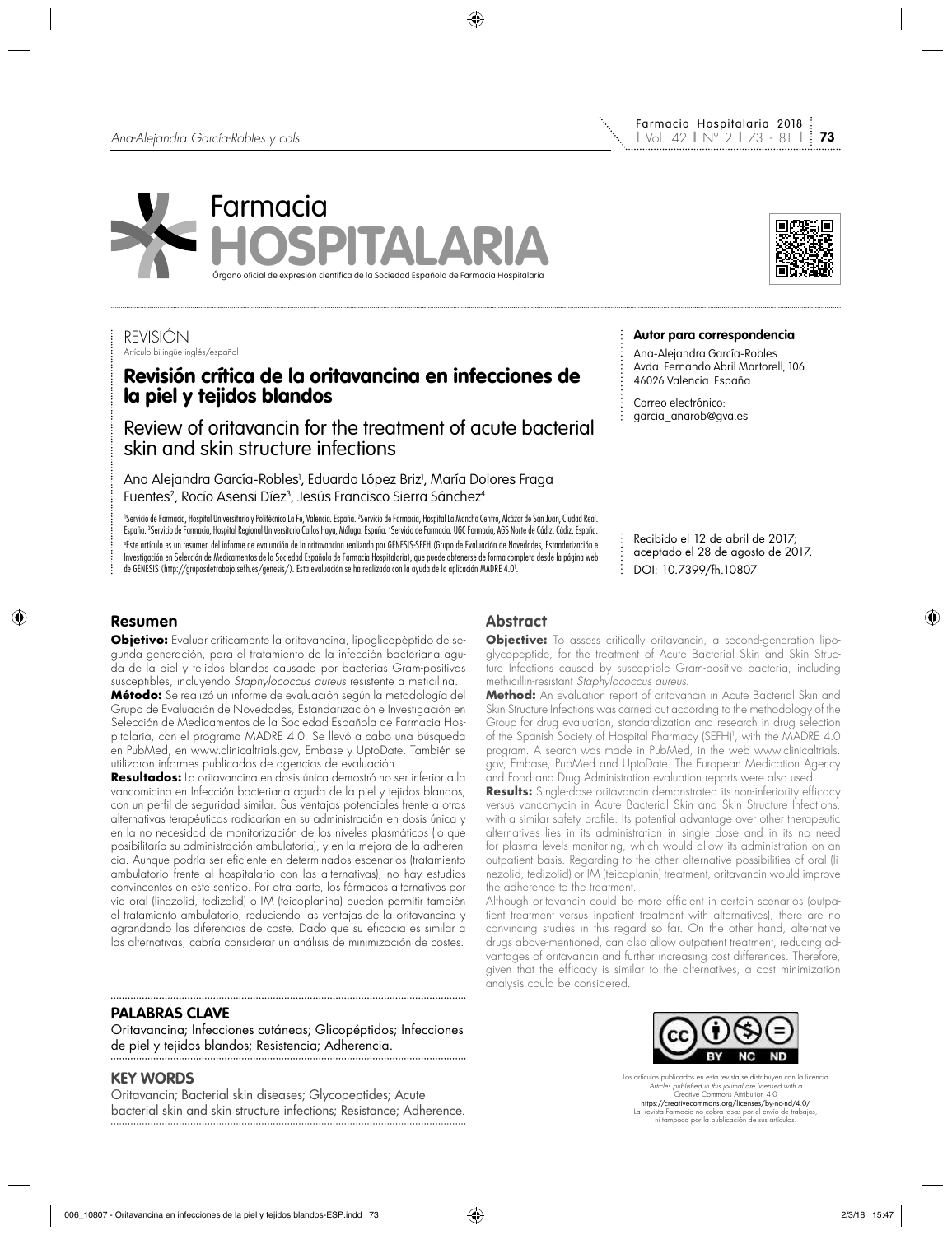**Conclusiones:** La oritavancina es de una eficacia y seguridad comparables a las alternativas existentes en Infección bacteriana aguda de la piel y tejidos blandos y no mejora la relación coste-efectividad, por lo que el posicionamiento propuesto sería el tratamiento de la infección por enterococo resistente a vancomicina en pacientes adultos cuando esté contraindicado el uso de linezolid o tedizolid.

## **Introducción**

El concepto actual de infección bacteriana aguda de la piel y tejidos blandos (IPTB) [traducción del inglés: *Acute Bacterial Skin and Skin Structure Infections* (ABSSSI)], engloba según la Food and Drug Administration (FDA)1 todas aquellas infecciones con lesiones de una superficie mínima de 75 cm2 que estén incluidas en una de las siguientes categorías: celulitis/erisipelas, infecciones de heridas y abscesos cutáneos mayores. La Agencia Europea de Medicamentos (EMA)<sup>2,3</sup>, recomienda, además, para la evaluación de la gravedad de la infección, la presencia de signos o síntomas asociados a un curso agudo del proceso infeccioso.

Dada la variable presentación de las IPTB y la frecuencia de episodios recurrentes, una estimación de su incidencia y prevalencia es complicada. Se han realizado distintos estudios en EE. UU. que muestran un aumento de las mismas en los últimos años4–6. En España, dentro de las infecciones, las IPTB comparten el cuarto lugar con las infecciones gastrointestinales, mientras que en población seleccionada, como la anciana, pueden llegar a ser la segunda causa de infección. Las IPTB representan, según las series, entre un 0,66% y un 2,5% del total de infecciones7 .

El tratamiento de las IPTB requiere un abordaje multidisciplinar que incluye tratamiento antibiótico y, en los casos necesarios, cirugía. El tratamiento antimicrobiano, muy heterogéneo y habitualmente empírico<sup>8,9</sup>, está condicionado por los microorganismos que colonizan la piel del área afectada, el lugar de adquisición de la infección (hospitalaria o comunitaria), la presentación clínica, los factores de riesgo, la administración previa de antibióticos y la epidemiología local de las resistencias a antimicrobianos<sup>10</sup>.

Aunque no hay un consenso generalizado sobre la terapia empírica para este tipo de infección, sí parece reconocido que uno de los tratamientos más adecuados, en los casos en los que no se sospecha la implicación de *Staphylococcus aureus* resistente a meticilina (SARM), son los beta-lactámicos11,12. Cuando se sospecha o hay evidencia de que la infección puede estar causada por SARM se recomienda alguno de los antimicrobianos que tienen actividad frente a este microorganismo. Hay publicaciones que resaltan la alta tasa de fracasos que se producen en las terapias antibióticas de primera línea<sup>13</sup>.

La base del tratamiento para las infecciones graves por SARM la han constituido hasta hace poco los glicopéptidos vancomicina y teicoplanina. Sin embargo, la preocupación por la eficacia y el desarrollo gradual de resistencias (las cepas SARM alcanzan 22,1% en nuestro país, superior a la media europea que se sitúa en 17,4%14) han provocado que se centre la atención en el desarrollo de nuevos agentes activos contra las bacterias Gram-positivas. Aquellos que se han autorizado para el tratamiento de IPTB son linezolid, tedizolid, daptomicina y tigeciclina.

La oritavancina no está autorizada por la Agencia Española de Medicamentos y Productos Sanitarios (AEMPS) en el momento de la realización de este informe, pero sí por la EMA<sup>15</sup> y por la FDA<sup>16</sup> para el tratamiento de las IPTB en adultos. Su mecanismo de acción es triple: por un lado, produce inhibición de la etapa de transglucosilación y de la transpeptidación de la biosíntesis de la pared celular y además provoca una ruptura de la integridad de la membrana bacteriana<sup>17,18</sup>. Esto le confiere actividad contra microorganismos sensibles y resistentes a la vancomicina así como una rápida actividad bactericida, concentración dependiente, frente a bacterias Gram-positivas en crecimiento activo, en fase estacionaria y productoras de biofilm18.

El grupo GENESIS (Grupo de Evaluación de Novedades, Estandarización e Investigación en Selección de Medicamentos) de la Sociedad Española de Farmacia Hospitalaria (SEFH) dispone de un programa, MADRE, para la elaboración de informes de evaluación de medicamentos que han de ser presentados a las Comisiones de Farmacia y Terapéutica para la toma de decisiones sobre posicionamiento de los medicamentos en la terapéutica y la selección de los mismos en el abordaje terapéutico de los pacientes.

**Conclusions:** Oritavancin is comparable in terms of efficacy and safety to the existing alternatives in Acute Bacterial Skin and Skin Structure Infections, without improvements in the cost-effectiveness ratio, because of the proposed positioning is to consider it for the treatment of vancomycinresistant enterococcal infection in adult patients when the use of linezolid or tedizolid is contraindicated.

Este programa, MADRE, contiene los apartados correspondientes a los pilares básicos sobre los que se recomienda tomar estas decisiones de posicionamiento de los medicamentos: eficacia, seguridad y eficiencia. Este último apartado incluye los costes, la evaluación económica y el impacto presupuestario.

El objetivo de este trabajo es, por tanto, la evaluación crítica de la oritavancina de acuerdo con la metodología de este grupo de trabajo.

## **Métodos**

Se realizó una revisión exhaustiva de la oritavancina en IPTB según el programa MADRE 4.0 del grupo GENESIS (Grupo de Evaluación de Novedades, Estandarización e Investigación en Selección de Medicamentos) de la Sociedad Española de Farmacia Hospitalaria (SEFH)19.

Según este programa, para la eficacia y seguridad, se realizó una búsqueda en la herramienta Clinical Queries de PubMed, con las siguientes palabras: "oritavancin AND phase III", en el campo "narrow" y otra búsqueda con "oritavancin AND trial", en el campo "narrow". Se lleva a cabo una búsqueda en la página www.clinicaltrials.gov con las palabras "oritavancin".

También se utilizan el informe EPAR de la EMA (2015) y el informe CDER de la FDA (2014). En los mismos se describen dos ensayos pivotales fase III y un ensayo fase II (en el informe CDER también se mencionan dos ensayos clínicos pivotales fase III que fueron descritos en el informe CDER del año 2008).

También se llevó a cabo una búsqueda en PubMed y Embase con el descriptor "oritavancin" que se limitó a "systematic reviews" OR "metaanalysis.

Para la evaluación económica, se realizaron búsquedas en Pubmed y Embase con los descriptores "oritavancin" y "economic". Los datos se analizaron de acuerdo con la Guía<sup>20</sup>.

### **Resultados**

Con fecha de 16 de diciembre de 2015 se realizó una búsqueda en la herramienta Clinical Queries de PubMed, con las siguientes palabras: "oritavancin AND phase III", en el campo "narrow", no obteniéndose resultados. Con fecha de 16/12/2015 se realizó una búsqueda en la herramienta Clinical Queries de PubMed, con las siguientes palabras: "oritavancin AND trial", en el campo "narrow", obteniéndose cinco resultados: cuatro ensayos clínicos (2 fase III, 1 fase II y 1 fase I) y un artículo de opinión.

Con fecha de 15/12/2015 se lleva a cabo una búsqueda en la página www.clinicaltrials.gov con las palabras "oritavancin" y se obtuvieron 10 ensayos en adultos (dos de fase III conocidos como TMC-ORI-10-01 y TMC-ORI-10-02, uno de fase II denominado TAR-ORI-SD001 y siete de fase I), así como un ensayo en fase de reclutamiento en población pediátrica (fase I).

Se dispone de cuatro ensayos clínicos pivotales publicados y otro ensayo de interés. De los ensayos encontrados, dos comparan el fármaco evaluado con vancomicina más cefalexina, dos con vancomicina y uno con oritavancina a distintas dosis y frecuencias.

También se llevó a cabo una búsqueda en PubMed y Embase con el descriptor "oritavancin" que se limitó a "systematic reviews" OR "meta-analysis". Se obtuvieron respectivamente siete y 21 resultados que, tras eliminar duplicados y artículos que no cumplían los criterios requeridos, quedaron reducidos a un único metaanálisis en red.

Para la evaluación económica, se llevó a cabo una búsqueda en Pubmed y Embase con los descriptores "oritavancin" and "economic". Se obtuvieron cuatro artículos.

### 1. Eficacia

Se han analizado para llevar a cabo la evaluación tres ensayos clínicos. Otros ensayos no se han tenido en cuenta por haber sido evaluados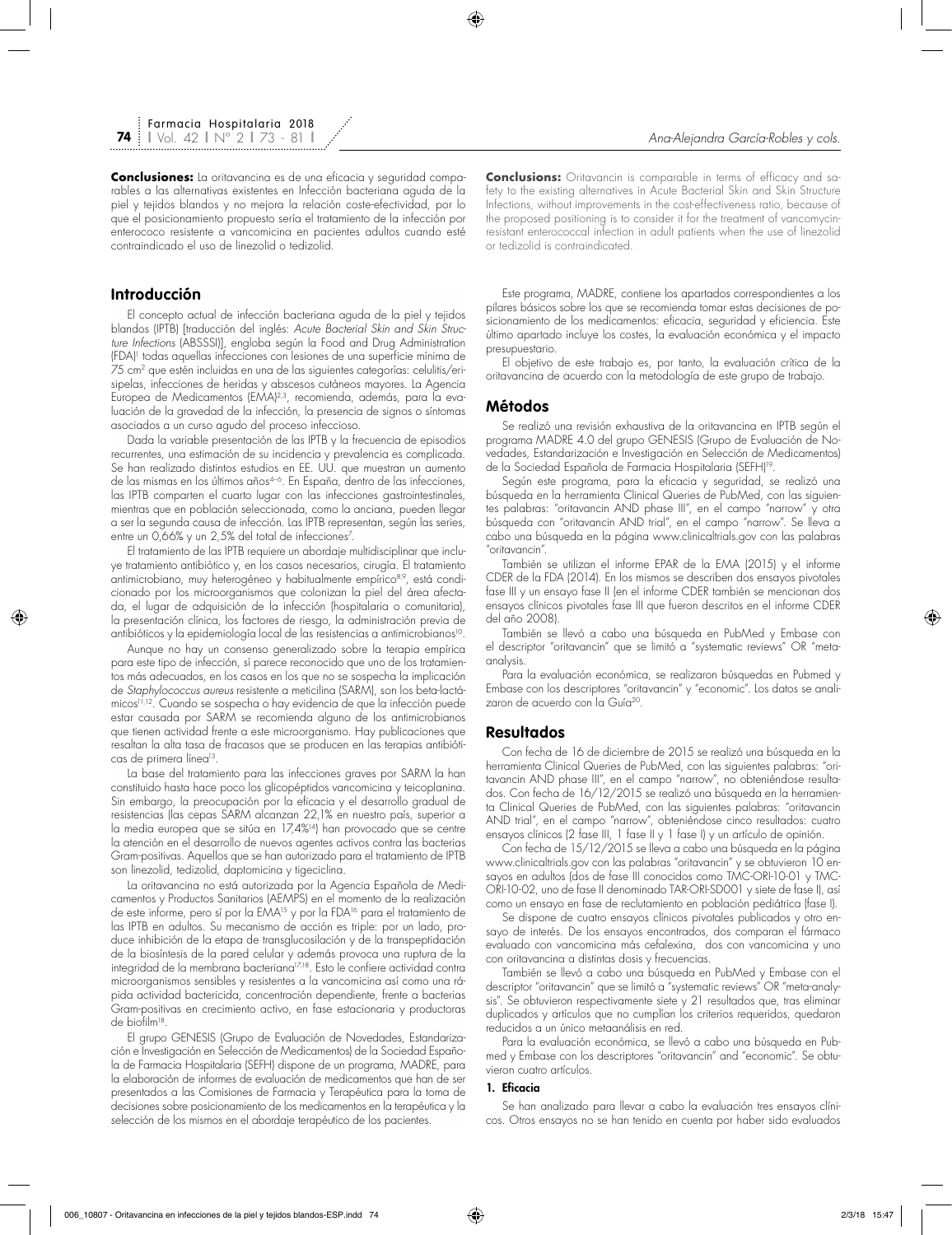en una anterior solicitud de comercialización (que la compañía decidió retirar al concluir el Comité de productos medicinales para uso humano de la EMA que no había suficiente evidencia para su uso), utilizar poblaciones de pacientes con un diagnóstico menos estricto de IPTB o utilizar dosis y frecuencias diferentes a las estudiadas en la actualidad.

En el informe EPAR de la EMA15 (2015) y en el informe CDER16 de la FDA (2014) se hace referencia a tres ensayos clínicos:

- SIMPLIFI (TAR-ORI-SD001)21: estudio fase 2, multicéntrico, aleatorizado, doble ciego, de no inferioridad, paralelo y con comparador activo en pacientes con infección complicada de la piel y tejidos blandos ocasionada presunta o probadamente por patógenos Gram-positivos. Se incluyeron 311 pacientes y un total de 302 recibieron medicación del estudio: 100 pacientes en el grupo de dosis diaria de oritavancina (grupo control), 99 en el grupo de 1.200 mg dosis única y 103 en el grupo de 800 mg (+ 400 mg opcionales). Es un estudio de búsqueda de dosis que comparó tres dosificaciones distintas de oritavancina. Los resultados se muestran en la tabla 1.
- ENSAYOS SOLO I (TMC-ORI-10-01) Y SOLO II (TMC-ORI-10-02): son estudios pivotales que tienen el mismo diseño, fase III, multicéntricos, do-

ble ciego, de no inferioridad, aleatorizados y que compararon una dosis única de 1.200 mg de oritavancina IV frente a vancomicina 1 g o 15 mg/kg/12 h durante 7—10 días. Los criterios de inclusión eran pacientes ≥ 18 años, con consentimiento informado, diagnóstico de IPTB con una superficie mínima de 75 cm<sup>2</sup> y con sospecha o conocimiento de ser producida por un patógeno Gram-positivo que requiriera al menos siete días de terapia IV. Entre los criterios de exclusión destacaron: tratamiento previo sistémico o tópico con agentes que tuvieran actividad frente a patógenos Gram-positivos 14 días antes de la aleatorización, infecciones asociadas con dispositivos protésicos, sepsis grave o *shock* refractario, bacteriemia conocida o sospechada en el momento del *screening*, CD4 < 200 cels/μL en pacientes VIH, neutropenia con un recuento absoluto de neutrófilos (ANC) < 500 cels/μL, contraindicación de administración de vancomicina, pruebas de función hepática ≥ 3x límite superior de la normalidad (ULN) o bilirrubina total ≥ 2x ULN; presencia de hiperuricemia o artritis gotosa, o pacientes no dispuestos a abstenerse del uso crónico de cualquier medicación con propiedades antipiréticas.

Los resultados de ambos estudios han sido publicados por Corey *et al.* en dos artículos<sup>22,23</sup> y se resumen en las tablas 2 y 3 respectivamente.

| Variable evaluada<br>en el estudio                                                                                                                                                                   | Oritavancina<br>$1.200$ mg<br>dosis única<br>$N = 99$ | Oritavancina<br>$800$ mg + 400<br>(si precisa)<br>$N = 103$ | Oritavancina<br>200 mg/24 h<br>(7-10 días)<br>tratamiento control<br>$N = 100$ | Diferencia / RAR / HR<br>$(90%$ IC)                         |                                                    | p               | <b>NNT</b><br>(90% C) |
|------------------------------------------------------------------------------------------------------------------------------------------------------------------------------------------------------|-------------------------------------------------------|-------------------------------------------------------------|--------------------------------------------------------------------------------|-------------------------------------------------------------|----------------------------------------------------|-----------------|-----------------------|
| Población ITT                                                                                                                                                                                        | $N = 99$                                              | $N = 103$                                                   | $N = 87$                                                                       |                                                             |                                                    |                 |                       |
| Resultado principal<br>- test-of-cure (curación o<br>mejora frente a fallo) en<br>la población por intención<br>de tratar en la primera<br>visita de seguimiento (día<br>$21-29$                     | 72/88<br>$(81, 8\%)$                                  | 68/87<br>(78, 2%)                                           | 63/87<br>$(72, 4\%)$                                                           | Ori 1200 mg vs<br>Ori 200 mg<br>Ori 800 mg vs<br>Ori 200 mg | 8.7<br>$(-1, 7, 17, 8)$<br>5.1<br>$(-5.8, 14.6)$   | NS<br>NS        |                       |
| Población:<br>clínicamente evaluable                                                                                                                                                                 | $N = 81$                                              | $N = 71$                                                    | $N = 76$                                                                       |                                                             |                                                    |                 |                       |
| Resultado principal<br>- test-of-cure (curación o<br>mejora frente a fallo) en<br>la población clínicamente<br>evaluable en la primera<br>visita de seguimiento (día<br>$21-29$                      | 66/81<br>(81,5%)                                      | 55/71<br>(77, 5%)                                           | 55/76<br>$(72, 4\%)$                                                           | Ori 1200 mg vs<br>Ori 200 mg<br>Ori 800 mg vs<br>Ori 200 mg | 8,6<br>$(-2, 5, 18, 2)$<br>5,2<br>$(-6, 8, 15, 4)$ | <b>NS</b><br>NS |                       |
| Población:<br>microbiológica ITT                                                                                                                                                                     | $N = 61$                                              | $N = 62$                                                    | $N = 64$                                                                       |                                                             |                                                    |                 |                       |
| Resultado secundario<br>- test-of-cure (curación o<br>mejora frente a fallo) en la<br>población por intención de<br>tratar microbiológicamente<br>en la primera visita de<br>seguimiento (día 21-29) | 49/61<br>$(80, 3\%)$                                  | 50/62<br>(80,6%)                                            | 44/64<br>(68, 8%)                                                              | Ori 1200 mg vs<br>Ori 200 mg<br>Ori 800 mg vs<br>Ori 200 mg | 10,1<br>$(-2,7, 20.9)$<br>11,1<br>$(-1, 5, 21, 7)$ | <b>NS</b><br>NS |                       |
| Población:<br>microbiológicamente<br>evaluable                                                                                                                                                       | $N = 61$                                              | $N = 62$                                                    | $N = 64$                                                                       |                                                             |                                                    |                 |                       |
| Resultado secundario<br>- test-of-cure (curación<br>o mejora frente a<br>fallo) en la población<br>microbiológicamente<br>evaluable en la primera<br>visita de seguimiento<br>(día 21-29)            | 46/58<br>(79,3%)                                      | 39/48<br>$(81, 3\%)$                                        | 38/55<br>(69,1%)                                                               | Ori 1200 mg vs<br>Ori 200 mg<br>Ori 800 mg vs<br>Ori 200 mg | 8,5<br>$(-5, 2, 20, 0)$<br>11,0<br>$(-2,9, 22,6)$  | <b>NS</b><br>NS |                       |

### **Tabla 1.** Resultados ensayo TAR-ORI-SD001 (SIMPLIFI)21

ITT: Intención de tratar.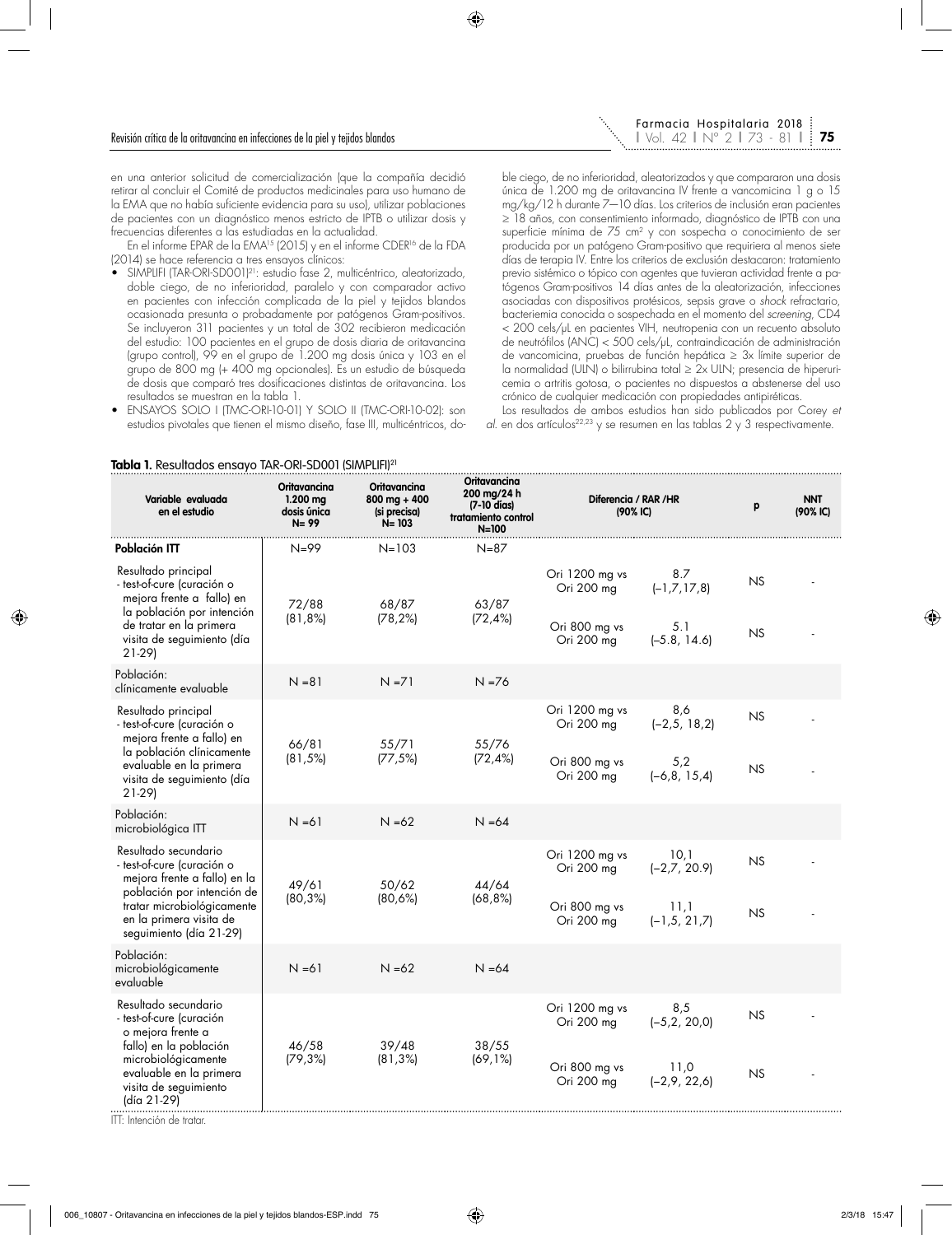### Tabla 2. Resultados ensayo SOLO <sup>122</sup>

| Variable evaluada en el estudio                                                                                                                                                                                                                                                    | Oritavancina<br>$N = 483$ | Vancomicina<br>$N = 485$ | Diferencia / RAR /HR<br>$(95%$ IC) | р     | <b>NNT</b><br>(95% IC) |
|------------------------------------------------------------------------------------------------------------------------------------------------------------------------------------------------------------------------------------------------------------------------------------|---------------------------|--------------------------|------------------------------------|-------|------------------------|
| Población: ITT modificada                                                                                                                                                                                                                                                          | $N=475$ (%)               | N=479 (%)                |                                    |       |                        |
| Resultado principal<br>- Respuesta clínica temprana en la visita de evaluación (48-72h)<br>(resultado compuesto por cese de la diseminación de la infec-<br>ción o reducción en el tamaño de la lesión, ausencia de fiebre<br>y no necesidad de medicación antibiótica de rescate) | 391/475<br>(82, 3)        | 378/479<br>(78, 9)       | $3,4$ (-1,6 to 8,4)                | 0,184 |                        |
| Resultado secundario<br>- Disminución del área de la lesión $\geq 20$ %                                                                                                                                                                                                            | 413/475<br>(86, 9)        | 397/479<br>(82, 9)       | $4,1$ (-0,5 to 8,6)                | 0,077 |                        |
| Resultado secundario<br>- Evaluación de la curación clínica por el investigador                                                                                                                                                                                                    | 378/475<br>(79, 6)        | 383/479<br>(80, 0)       | $-0.4$ ( $-5.5$ to $4.7$ )         | 1,105 |                        |
| Resultado secundario<br>-Respuesta clínica sostenida                                                                                                                                                                                                                               | 313/475<br>(65, 9)        | 322/479<br>(67, 2)       | $-1, 3$ $(-7, 3)$ to $4, 7$        | 1,258 |                        |
| Población: clínicamente evaluable                                                                                                                                                                                                                                                  | $N = 394$                 | $N = 397$                |                                    |       |                        |
| Resultado principal<br>- Respuesta clínica temprana en la visita de evaluación (48-72h)<br>(resultado compuesto por cese de la diseminación de la infec-<br>ción o reducción en el tamaño de la lesión, ausencia de fiebre<br>y no necesidad de medicación antibiótica de rescate) | 344/394<br>(87, 3)        | 342/397<br>(86, 1)       | $1,2$ (-3,6 to 5,9)                | 0,633 |                        |
| Resultado secundario<br>- Disminución del área de la lesión $\geq 20$ %                                                                                                                                                                                                            | 362/394<br>(91, 9)        | 370/397<br>(93, 2)       | $-1,3$ (-5,0 to 2,3)               | 1,347 |                        |
| Resultado secundario<br>- Evaluación de la curación clínica por el investigador                                                                                                                                                                                                    | 357/394<br>(90, 6)        | 352/397<br>(88,7)        | $1,9$ (-2,3 to 6,2)                | 0,388 |                        |
| Resultados por subgrupos<br>Pacientes infectados con SAMR en la población por intención de tratar con evaluación microbiológica                                                                                                                                                    |                           |                          |                                    |       |                        |
| Resultado principal<br>- Respuesta clínica temprana en la visita de evaluación (48-72h)<br>(resultado compuesto por cese de la diseminación de la infec-<br>ción o reducción en el tamaño de la lesión, ausencia de fiebre<br>y no necesidad de medicación antibiótica de rescate) | 84/104 (80,8)             | 80/100<br>(80, 0)        | $0,8$ (-10,1 to 11,7)              | 0,894 |                        |
| Resultado secundario<br>- Disminución del área de la lesión $\geq 20$ %                                                                                                                                                                                                            | 94/104 (90,4)             | 84/100<br>(84, 0)        | $6,4$ (-2,8 to 15,5)               | 0,171 |                        |
| Resultado secundario<br>- Evaluación de la curación clínica por el investigador                                                                                                                                                                                                    | 86/104 (82,7)             | 83/100<br>(83, 0)        | $-0,3$ ( $-10,7$ to $10,0$ )       | 1,040 |                        |
| Pacientes infectados con SAMS en la población por intención de tratar con evaluación microbiológica                                                                                                                                                                                |                           |                          |                                    |       |                        |
| Resultado principal<br>- Respuesta clínica temprana en la visita de evaluación (48-72h)<br>(resultado compuesto por cese de la diseminación de la infec-<br>ción o reducción en el tamaño de la lesión, ausencia de fiebre<br>y no necesidad de medicación antibiótica de rescate) | 96/116 (82,8)             | 92/110<br>(83, 6)        | $-0,9$ ( $-10,6$ to 8,9)           | 1,123 |                        |
| Resultado secundario<br>- Disminución del área de la lesión $\geq 20$ %                                                                                                                                                                                                            | 98/116 (84,5)             | 94/110<br>(85, 5)        | $-1,0$ ( $-10,3$ to 8,3)           | 1,142 |                        |
| Resultado secundario<br>- Evaluación de la curación clínica por el investigador                                                                                                                                                                                                    | 89/116 (76,7)             | 88/110<br>(80, 0)        | $-3,3$ ( $-14,0$ to $7,4$ )        | 1,325 |                        |

ITT: intención de tratar; SAMS: *Staphylococcus aureus* sensible a meticilina; SAMR: *Staphyloccocus aureus* resistente a meticilina.

En cuanto a la validez de los ensayos clínicos, se ha analizado únicamente el riesgo de sesgo de los ensayos pivotales SOLO I y SOLO II, ya que el ensayo SIMPLIFI es un estudio de escalada y determinación de dosis.

Además, se dispone de una comparación indirecta publicada, en la que la "prueba de curación" (curación a 1-2 semanas de finalizado el tratamiento) combinada para la población clínicamente evaluable incluyó

14 tratamientos en 20 estudios. Solamente los estudios SOLO I y SOLO II fueron incluidos para evaluar la respuesta clínica temprana en la población clínicamente evaluable. La "prueba de curación" combinada para la población por intención de tratar según los estándares de la FDA incluyó cinco tratamientos en cuatro estudios, mientras que para población clínicamente evaluable incluyó ocho tratamientos en siete estudios. Como conclusiones de este metaanálisis en red, la oritavancina 1.200 mg se consideró equiva-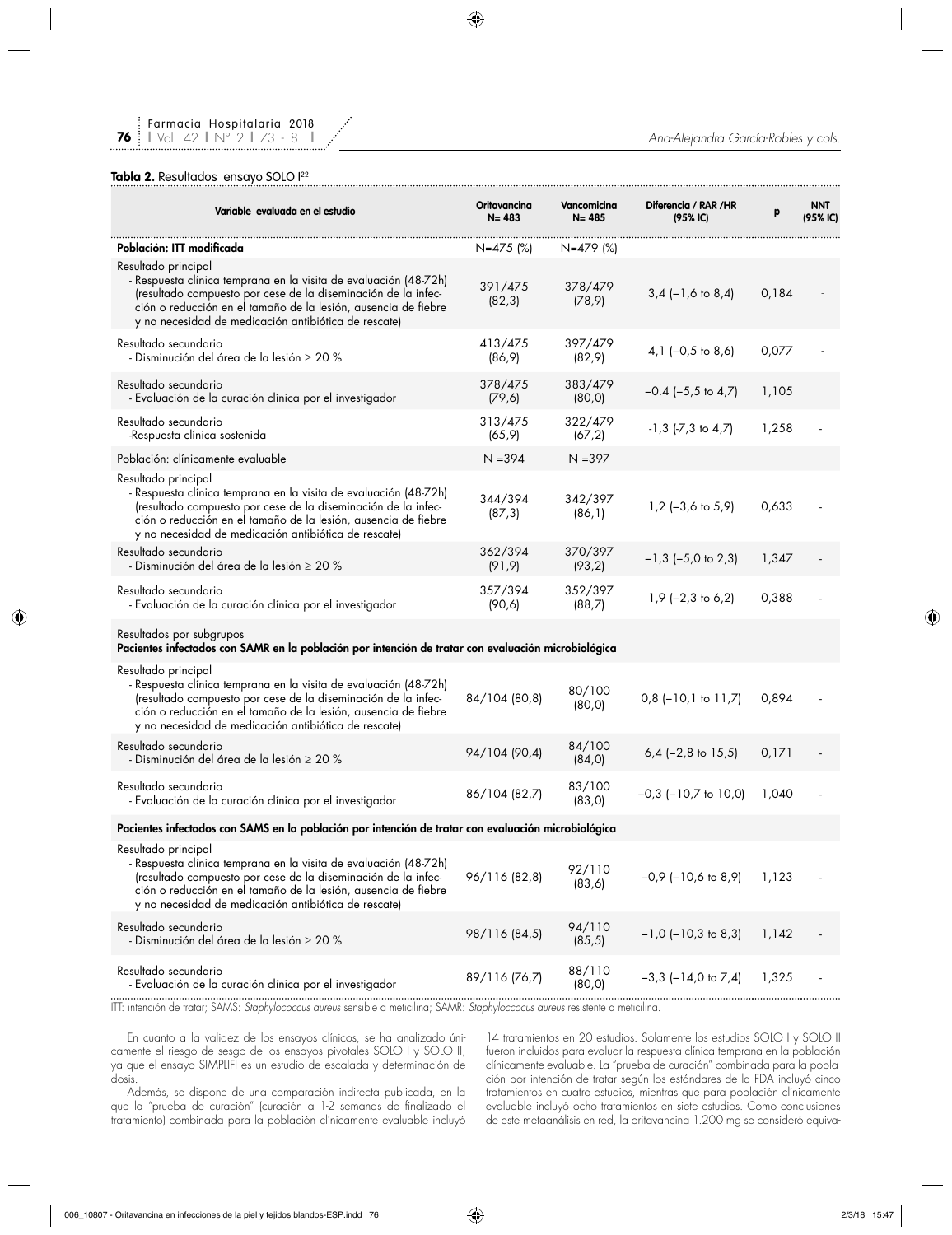

**77**

### Tabla 3. Resultados ensayo SOLO II<sup>23</sup>

| Variable evaluada en el estudio                                                                                                                                                                                                                                                      | Oritavancina<br>$N = 509$ | Vancomicina<br>$N = 510$ | Diferencia / RAR /HR<br>(95% IC) | р     | <b>NNT</b><br>(95% IC) |
|--------------------------------------------------------------------------------------------------------------------------------------------------------------------------------------------------------------------------------------------------------------------------------------|---------------------------|--------------------------|----------------------------------|-------|------------------------|
| Población: ITT modificada                                                                                                                                                                                                                                                            | $N = 503$ (%)             | N=502 (%)                |                                  |       |                        |
| Resultado principal<br>- Respuesta clínica temprana en la visita de evaluación (48-<br>72h) (resultado compuesto por cese de la diseminación de<br>la infección o reducción en el tamaño de la lesión, ausencia<br>de fiebre y no necesidad de medicación antibiótica de<br>rescate) | 403/503 (80,1)            | 416/502<br>(82, 9)       | $-2,7$ ( $-7,5$ a $2,0$ )        | 1,326 |                        |
| Resultado secundario<br>- Disminución del área de la lesión $\geq 20\%$                                                                                                                                                                                                              | 432/503 (85,9)            | 428/502<br>(85, 3)       | $0,6$ (-3,7 a 5,0)               | 0,799 |                        |
| Resultado secundario<br>- Evaluación de la curación clínica por el investigador                                                                                                                                                                                                      | 416/503 (82,7)            | 404/502<br>(80, 5)       | $2,2$ (-2,6 a 7,0)               | 0,375 |                        |
| Resultado secundario<br>-Respuesta clínica sostenida                                                                                                                                                                                                                                 | 374/503 (74,4)            | 370/502<br>(73,7)        | $-0,6$ $(-4,8 \text{ a } 6,1)$   | 1,145 |                        |
| Población: clínicamente evaluable                                                                                                                                                                                                                                                    | $N = 427$                 | $N = 408$                |                                  |       |                        |
| Resultado principal<br>- Respuesta clínica temprana en la visita de evaluación (48-<br>72h) (resultado compuesto por cese de la diseminación de<br>la infección o reducción en el tamaño de la lesión, ausencia<br>de fiebre y no necesidad de medicación antibiótica de<br>rescate) | 357/427 (83,6)            | 358/408<br>(87,7)        | $-4,1$ $(-8,9 \text{ a } 6)$     | 1,023 |                        |
| Resultado secundario<br>- Disminución del área de la lesión $\geq 20\%$                                                                                                                                                                                                              | 378/427 (88,5)            | 364/408<br>(89,2)        | $-0,7$ $(-5,0 \text{ a } 3,6)$   | 1,205 |                        |
| Resultado secundario<br>- Evaluación de la curación clínica por el investigador                                                                                                                                                                                                      | 398/427 (93,2)            | 387/408<br>(94, 9)       | $-1,6$ $(-4,9$ a $1,6)$          | 1,356 |                        |
| Resultados por subgrupos<br>Pacientes infectados con SAMR en la población por intención de tratar con evaluación microbiológica                                                                                                                                                      |                           |                          |                                  |       |                        |
| Resultado principal<br>- Respuesta clínica temprana en la visita de evaluación (48-<br>72h) (resultado compuesto por cese de la diseminación de la<br>infección o reducción en el tamaño de la lesión, ausencia de<br>fiebre y no necesidad de medicación antibiótica de rescate)    | 82/100 (82)               | 82/101 (81,2)            | $0,8$ (-9,9 a 11.,)              | 0,892 |                        |
| Resultado secundario<br>- Disminución del área de la lesión $\geq 20$ %                                                                                                                                                                                                              | 96/100 (96)               | 91/101 (90,1)            | 5,9 (-1,1 a 12,9)                | 0,098 |                        |
| Resultado secundario<br>- Evaluación de la curación clínica por el investigador                                                                                                                                                                                                      | 84/100 (84)               | 86/101 (85,1)            | $-1, 1$ $(-11, 1 \alpha 8, 8)$   | 1,145 |                        |
| Pacientes infectados con SAMS en la población por intención de tratar con evaluación microbiológica                                                                                                                                                                                  |                           |                          |                                  |       |                        |
| Resultado principal<br>- Respuesta clínica temprana en la visita de evaluación (48-<br>72h) (resultado compuesto por cese de la diseminación de<br>la infección o reducción en el tamaño de la lesión, ausencia<br>de fiebre y no necesidad de medicación antibiótica de<br>rescate) | 126/150 (84)              | 137/157<br>(87, 3)       | $-3,3$ $(-11,1 \alpha 4,6)$      | 1,361 |                        |
| Resultado secundario<br>- Disminución del área de la lesión $\geq 20~\%$                                                                                                                                                                                                             | 131/150 (87,3)            | 135/157<br>(86, 0)       | $1,3$ (-6,3 a 8,9)               | 0,750 |                        |
| Resultado secundario<br>- Evaluación de la curación clínica por el investigador                                                                                                                                                                                                      | 130/150(86,7)             | 136/157<br>(86, 6)       | $0$ (-7,6 a 7,7)                 | 1     |                        |

ITT: intención de tratar; SAMS: *Staphylococcus aureus* sensible a meticilina; SAMR: *Staphyloccocus aureus* resistente a meticilina.

lente a vancomicina. La evidencia indirecta también sugiere que la oritavancina 1.200 mg demuestra equivalencia con linezolid (OR 1,55; CrI 95% 0,91-2,57), teicoplanina (OR 0,72; CrI 95% 0,61-1,26), tedizolid (1,51; CrI 95% 0,82-2,73) y daptomicina (OR = 2,18; 95% CrI = 0,90–5,42)24.

#### 2. Seguridad

En general, la oritavancina es un fármaco bien tolerado y con una toxicidad controlable. En los estudios realizados hasta la comercialización, los efectos adversos más frecuentes fueron náuseas, dolor de cabeza y vómitos y los más graves celulitis y osteomielitis22,23.

La base de datos de seguridad consistió en 3.017 pacientes tratados con oritavancina procedentes de 22 ensayos clínicos, incluyendo cuatro estudios fase III, cuatro fase II y 14 fase I. Los efectos adversos de interés en los ensayos SOLO que ocurrieron en mayor medida en el brazo de la oritavancina que en el de la vancomicina incluyeron fundamentalmente infección e infestación. Hubo 40 casos (4%) frente a 31 (3%) respectivamente. Estos casos incluyeron cuatro pacientes en el brazo de la oritavancina que desarrollaron osteomielitis (en la revisión posterior se propuso que podía ser por la falta de eficacia de la oritavancina en osteomielitis o por fallo de diagnóstico de os-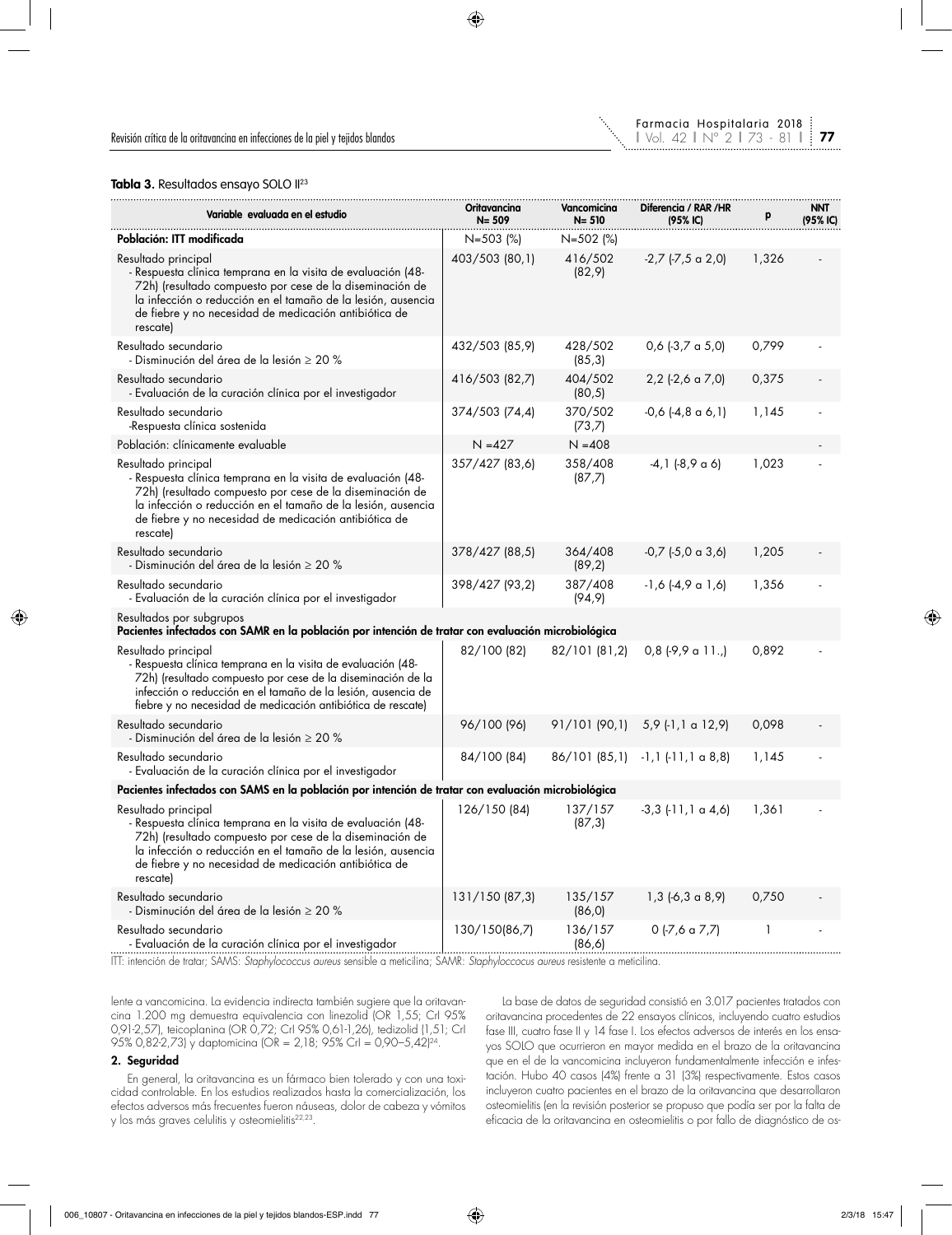| Tabla 4. Comparación de costes del tratamiento evaluado trente a otra/s alternativa/s                                                                                                                                                                                                                                                                                                                                                                                                                                                                                                                                                                                                                                                  |                                                                                           |                                           |                                                                                                                      |                                                                           |                                                                                     |                                                                                            |                                                                                                                                                                                                                              |                                                                                          |                                                          |
|----------------------------------------------------------------------------------------------------------------------------------------------------------------------------------------------------------------------------------------------------------------------------------------------------------------------------------------------------------------------------------------------------------------------------------------------------------------------------------------------------------------------------------------------------------------------------------------------------------------------------------------------------------------------------------------------------------------------------------------|-------------------------------------------------------------------------------------------|-------------------------------------------|----------------------------------------------------------------------------------------------------------------------|---------------------------------------------------------------------------|-------------------------------------------------------------------------------------|--------------------------------------------------------------------------------------------|------------------------------------------------------------------------------------------------------------------------------------------------------------------------------------------------------------------------------|------------------------------------------------------------------------------------------|----------------------------------------------------------|
|                                                                                                                                                                                                                                                                                                                                                                                                                                                                                                                                                                                                                                                                                                                                        | Oritavancina<br>Vial 400 mg E/3                                                           | Viales 1 g o 500<br>Vancomicina<br>Бш     | mg. Granulado para<br>600 mg (2 mg/ml)<br>comprimidos 600<br><b>Bolsas perfusión</b><br>suspensión oral<br>Linezolid | Comprimidos<br>200 mg E/6<br>200 mg.<br><b>Tedizolid</b><br><b>Viales</b> | Viales 50 mg<br>Tigeciclina                                                         | Viales 200 mg<br><b>Teicoplanina</b><br><b>TOO mg</b>                                      | Viales 350 mg o 500 mg<br>Daptomicina                                                                                                                                                                                        | Dalbavancina<br>Vial 500 mg                                                              | Ceftarolina<br>Vial 600 mg                               |
| Precio unitario (PVL+IVA) <sup>a</sup>                                                                                                                                                                                                                                                                                                                                                                                                                                                                                                                                                                                                                                                                                                 | 973,5 €                                                                                   | $5,7 \in (1, 9)$                          | 35,8 € (compr.)<br>59,6 €(vial)                                                                                      | (vial o com-<br>primido)<br>198,7€<br>                                    | 46€                                                                                 | 21,5 € (400mg)<br>(200mg)<br>10,75 €                                                       | 79,6 € (350 mg)<br>100 € (500 mg)                                                                                                                                                                                            | 483,6 €                                                                                  | 55,5 E                                                   |
| Posología                                                                                                                                                                                                                                                                                                                                                                                                                                                                                                                                                                                                                                                                                                                              | sión intravenosc<br>mediante pertu-<br>una dosis única<br>nistrados como<br>1200 mg admi- | $\frac{g \text{ cada}}{h \text{oras } N}$ | 600 mg cada 12<br>h tanto vía oral<br>como IV                                                                        | cada 24 h<br>200 mg                                                       | una dosis de<br>50 mg cada<br>de 100 mg,<br>dosis inicial<br>seguida de<br>12 horas | 3 dosis y poste-<br>riormente cada<br>IM (6 mg/kg)<br>$/12$ h durante<br>100 mg IV/<br>24h | días, o hasta la desapa-<br>rrente: 6 mg/kg c/24h<br>IPPBc con bacteriemia<br>rición de la infección.<br>rrente: 4 mg/kg c/24<br>horas durante 7-14<br>IPPBc sin bacteriemia<br>por S. aureus concu-<br>por S. aureus concu- | primera semana en<br>dosis única y 500<br>mg IV la segunda <sup>k</sup><br>1000 mg IV la | durante 5-14<br>N Bw 009<br>cada 12 <sub>h</sub><br>dias |
| Coste día                                                                                                                                                                                                                                                                                                                                                                                                                                                                                                                                                                                                                                                                                                                              | 2.920,5<br>መ                                                                              | $\frac{1}{2}$<br>መ                        | 71,6 € (oral)<br>71,6 € (M)                                                                                          | 198,7€                                                                    | 626                                                                                 | 21,5<br>መ                                                                                  | 100€                                                                                                                                                                                                                         | 103,63                                                                                   | 3111                                                     |
| completo<br>Coste tratamiento                                                                                                                                                                                                                                                                                                                                                                                                                                                                                                                                                                                                                                                                                                          | 2.920,5<br>መ                                                                              | (10 días)<br>114,55                       | 859,2 € (oral)<br>859,2 € (IV)<br>$(12$ dias <sup>b</sup> )                                                          | (6 días <sup>b</sup> )<br>1.192€                                          | (9,5 días <sup>b</sup> )<br>874E                                                    | (10 días)<br>215E                                                                          | $(10$ días <sup>b</sup> )<br>1000€                                                                                                                                                                                           | 1450,8<br>ക                                                                              | 1054,5 €<br>(9,5 días)                                   |
| $N°$ adm.                                                                                                                                                                                                                                                                                                                                                                                                                                                                                                                                                                                                                                                                                                                              | 1 adm.                                                                                    | 20 adm                                    | 24 adm.                                                                                                              | 6 adm.                                                                    | 19 adm                                                                              | 12 adm                                                                                     | 10 adm.                                                                                                                                                                                                                      | $2$ adm.                                                                                 | 19 adm                                                   |
| directos<br>Costes<br>adm. <sup>d</sup><br>€ por                                                                                                                                                                                                                                                                                                                                                                                                                                                                                                                                                                                                                                                                                       | $17,41 \in$                                                                               | 348,145                                   | 417,84 € (IV)                                                                                                        | 104,46 €                                                                  | 330,79 €                                                                            | 208,92 €                                                                                   | $174,1 \in$                                                                                                                                                                                                                  | 34,82€                                                                                   | 330,79€                                                  |
| asociados <sup>c</sup><br>መ<br>por AFC <sup>6</sup>                                                                                                                                                                                                                                                                                                                                                                                                                                                                                                                                                                                                                                                                                    | 0                                                                                         | (3 determ.)<br>74,7 €                     | 0                                                                                                                    | 0                                                                         | 0                                                                                   | (3 determ.)<br>74,7 E                                                                      | $\circ$                                                                                                                                                                                                                      | $\circ$                                                                                  | 0                                                        |
| Coste global                                                                                                                                                                                                                                                                                                                                                                                                                                                                                                                                                                                                                                                                                                                           | 2.937,91€                                                                                 | 537,34 €                                  | 1.277,04 € (IV)<br>859,2 € (oral)                                                                                    | 296,46 €                                                                  | $1.204, 79$ €                                                                       | 498,62 €                                                                                   | 1.174,1 $\varepsilon$                                                                                                                                                                                                        | $1.485,62 \in$                                                                           | $1.385, 29$ €                                            |
| terapia de reterencia <sup>9, h</sup><br>Coste incremental<br>(diferencial) respecto a la                                                                                                                                                                                                                                                                                                                                                                                                                                                                                                                                                                                                                                              | 帘.                                                                                        | $2.400, 57 \in$                           | $-2.078,71 \in \text{(orgl)}$<br>$-1.660,87 \in [N]$                                                                 | -1.641,45 €                                                               | $-1.733, 125$                                                                       | 2.439,29 €                                                                                 | $-1.763,81 \in$                                                                                                                                                                                                              | $-1.452, 295$                                                                            | $-1.552, 62 \in$                                         |
| «Costes directos asociados: Son costes que podemos considerar además del coste del medicamto estudiado. Por ejemplo atros medicamentos a<br>∘Dosis estimada de daptomicina para un paciente de 70−80 kg (6 mg/Kg).<br>«Coste de las arcións de acuerdo cola de acuerdo con las anticas públicas o 10.2005 actividad Valencia do Lo CoV 51960 actual valencia do la Cominidad Valencia de 10.2005 actual 30.12.2005 actual soblero de a de a ser la c<br>cribado (tarmacogenética, biomarcadores), material de intusión o manejo de complicaciones. Se tendián en cuenta cuando sean relevantes.                                                                                                                                        |                                                                                           |                                           |                                                                                                                      |                                                                           |                                                                                     |                                                                                            | dicionales requeridos, pruebas de monitorización y laboratorio, pruebas de                                                                                                                                                   |                                                                                          |                                                          |
| sDiterencia de coste global respecto al fármaco evaluado<br>1No se ha considerado el coste de la hospitalización porque se asume equivalente para todos los tratamientos.<br>*AFC = andiisis farmacocinético. Coste de la monitorización de inveles plasmicios (de acuerdo valicas de la Comunidad Valenciana, DOCV 5166 de 30.12.2005 actualizado a 24-5-2013, a las que se<br>i.Se considered a direction del 14 de 14 de 14 de 14 de 14 de 15 de 16 de 16 de 16 de 16 de 16 de 16 de 16 de 1<br>"Suma del coste del tratamiento completo + costes directos asociados<br>ha aplicado una tasa de descuento del 3% anual para su actualización a 2016 = 24,9 € por determinación<br>cuento del 3% anual para su actualización a 2016) |                                                                                           |                                           |                                                                                                                      |                                                                           |                                                                                     |                                                                                            |                                                                                                                                                                                                                              |                                                                                          |                                                          |

Se considera la duración del tratamiento de 14 días a efectos del coste por día.

Farmacia Hospitalaria 2018

Un reciente ensayo (Dunne MW *et al.* Clin Infect Dis. (2015)doi: 10.1093/cid/civ982First published online: November 26, 2015) ha demostrado la no inferioridad entre la pauta habitual de dalbavancina (1000 mg IV) [1] reducida en una administración, es decir, 17,41 € menos. + 500 mg IV a la semana siguiente) y la dosis varionte) y la dosis que algos de antiga no se encuentra no se encuentra recogida en ficha técnica no se ha tenido en la tenida de consideración en la tabla, pero la de conside

reducida en una administración, es decir, 17,41 € menos.<br>PVL: Precio venta laboratorio; IVN: intramuscular; IV: intravenoso; IPPBc. Infecciones complicadas de piel y partes blandas; adm: administraciones. PVL: Precio venta laboratorio; IM: intramuscular; IV: intravenoso; IPPBc. Infecciones complicadas de piel y partes blandas; adm: administraciones.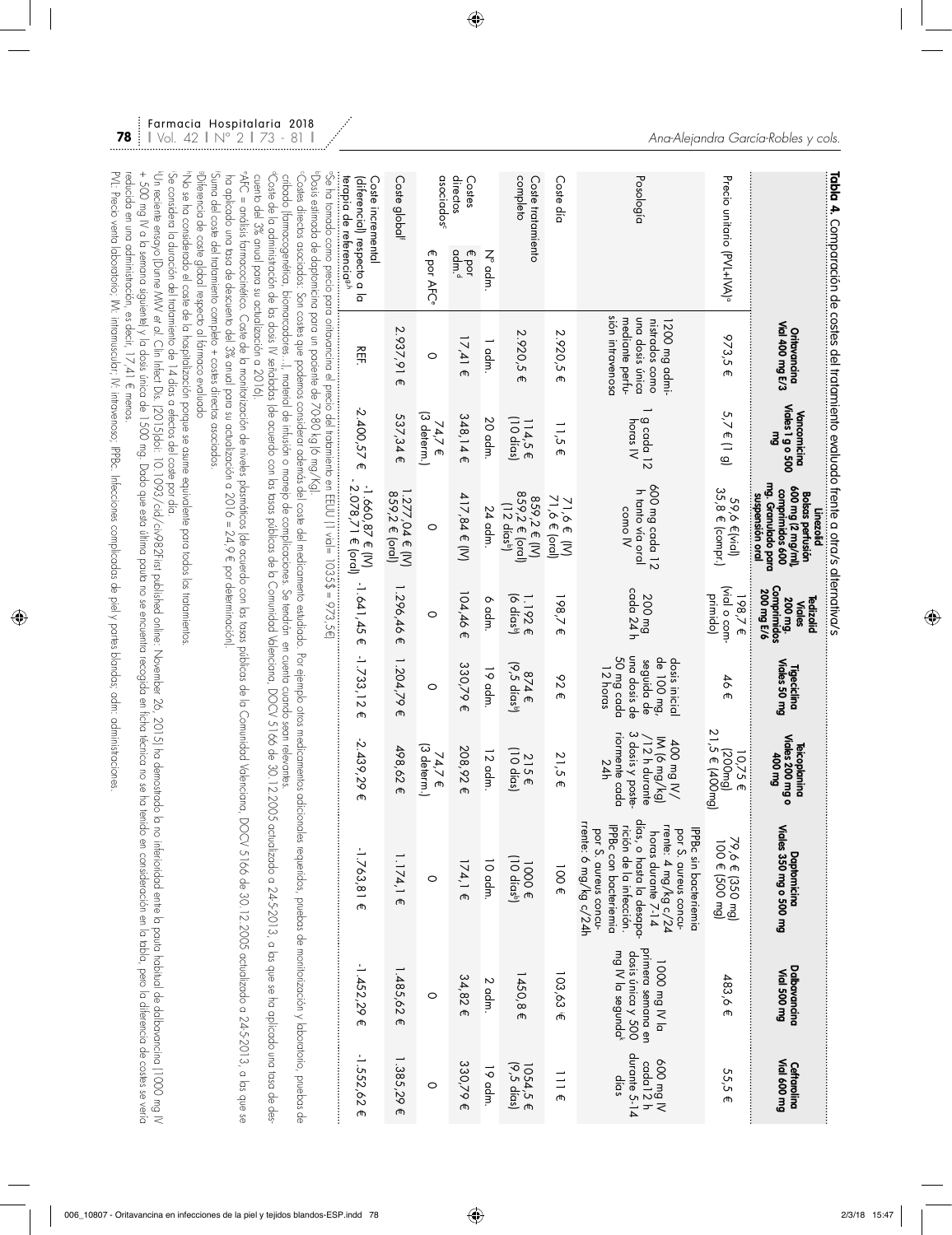teomielitis al *screening*). Los casos de abscesos subcutáneos eran ligeramente más altos en el brazo de la oritavancina, lo que representa fallo de eficacia ya que la infección se produjo en el sitio de la infección índice. Los casos de celulitis estaban equilibrados en ambos brazos, lo que podría significar falta de eficacia, falta de incisión y drenaje oportunos para el control de la infección o infección recurrente debido a comorbilidades subyacentes.

Para los sujetos aleatorizados a cualquiera de los brazos la incidencia más alta de reacciones adversas relacionadas con la medicación (RARM) que llevaron a la interrupción del tratamiento fueron las Infecciones e infestaciones (1,6% frente a 1,9% respectivamente). Veintiún pacientes (2,2%) en el brazo de la oritavancina y 19 (1,9%) en el brazo de la vancomicina tuvieron un evento adverso (EA) grave que condujo a la interrupción del tratamiento. Los RARM más comunes tanto en los brazos de la oritavancina como de la vancomicina fueron náuseas (17,7% y 18,3%), cefalea (12,6% y 11,7%), vómitos (8,2% y 8,2%), diarrea (6,6% y 5,7%), celulitis (6,8% y 5,7%), estreñimiento (6% y 6,7%), y la extravasación en el sitio de infusión (6% y 5,9%). La incidencia en la elevación de ALT y AST, celulitis, abscesos, abscesos subcutáneos, la integridad física de abscesos e infección en las infecciones e infestación, taquicardia y mialgia fueron algo mayores en los pacientes tratados con oritavancina. Hubo 24 sujetos (4,4%) en el brazo de la oritavancina y 11 sujetos (1,9%) en el de la vancomicina en el conjunto de los ensayos SOLO (SOLO pool) con el evento adverso de taquicardia. No se pueden sacar conclusiones específicas de este análisis. Hubo 27 (2,8%) y 16 (1,6%) pacientes con ALT elevada en el brazo de oritavancina y vancomicina respectivamente. Hubo 18 (1,8%) y 16 (1,6%) pacientes con AST elevada en el brazo de oritavancina y vancomicina respectivamente. Aunque la historia de hepatitis o enfermedad hepática (9 sujetos) o el uso de drogas intravenosas (12 sujetos) podrían tener predispuesto a los sujetos a la elevación de las transaminasas, hubo sujetos sin tales antecedentes en la historia en los que se produjeron anomalías en las pruebas de función hepática. Los casos no parecen ser el resultado de sepsis grave o *shock* séptico. Ninguno de los sujetos cumplió los criterios de la ley de Hy25. Hubo ligeramente mayor incidencia de graves RARM en los sujetos diabéticos 23/138 (16,7%) en el brazo oritavancina *versus* 18/141 (12,8%) en el brazo de la vancomicina. Sin embargo, el número total de sujetos con más de un RARM fue similar en ambos grupos. En los sujetos con aclaramiento de creatinina de 30-60 ml/ min, 12/70 en el brazo de la oritavancina frente a 3/54 en el brazo de vancomicina, presentaron un efecto adverso grave.

En el conjunto de pacientes de los estudios SOLO I y II murieron cinco pacientes (dos en el brazo de la oritavancina y tres en el de la vancomicina). Hubo 5/302 (1,7%) muertes en el estudio SIMPLIFI (tres en el brazo de la oritavancina dosis diaria, dos en el brazo de dosis infrecuente y ninguna en el brazo de dosis única). Ninguna de las muertes parecía estar relacionada con el medicamento en investigación.

La oritavancina no requiere ajustes en pacientes con insuficiencia renal o hepática leve o moderada y no se ha investigado en pacientes pediátricos.

#### 3. Área económica

Se dispone de cuatro estudios farmacoeconómicos publicados. De estos, tres son estudios de impacto presupuestario y uno un estudio de minimización de costes.

El estudio de Wu26 analizó un modelo teórico sobre el impacto económico que supondría la inclusión de oritavancina en un hospital de EE. UU. para el tratamiento de la IPTB. Diseñaron un modelo analítico de decisión basado en las actuales guías de práctica clínica, limitando el uso de la oritavancina a pacientes con IPTB moderada-grave (Clase II y III de Eron) con riesgo de SARM. El modelo simula una cohorte de 1.000 pacientes con IPTB. El caso base refleja la media de uso nacional de antibióticos activos frente a SARM (vancomicina 92%, linezolid 2%, daptomicina 6 %, oritavancina 0%). En el caso supuesto, se asume que la oritavancina será usada en el 25,75% de los pacientes (5% en pacientes ingresados, 15% en urgencias/ambulatorio y 80% en unidades de observación), desplazando a la vancomicina pero no al resto de antibióticos. Como resultado de ese cambio, menos pacientes fueron tratados ingresados y se incrementó el uso de las unidades de observación. Se tuvieron en cuenta costes directos: medicación, administración, monitorización, estancia y otros. De acuerdo con este modelo, el ahorro sería de 2.752 dólares por paciente. La mayoría del ahorro provendría de la reducción en el número de hospitalizaciones y la utilización en unidades de observación, más baratas que las unidades de hospitalización convencionales.

El estudio de Jensen<sup>27</sup> analizó un modelo teórico sobre el impacto económico que supondría la inclusión de la oritavancina en un hospital de EE. UU. para el tratamiento de la IPTB idéntico al estudio anterior<sup>43</sup>, pero valoró dos supuestos: hospital con servicios ambulatorios y sin ellos. Como resultado, el uso de la oritavancina en el 26% de los pacientes, en lugar de vancomicina supondría un ahorro total del 13% desde la perspectiva hospitalaria o aproximadamente 1.235 dólares por paciente. En el modelo de impacto económico en un hospital sin servicios ambulatorios, el empleo de oritavancina en el 26% de los pacientes también supondría ahorro, aunque menor (un 9% o aproximadamente 634 dólares por paciente).

Otro estudio de Wu28 repitió el modelo de los dos estudios anteriores, pero aplicado a un hospital del Reino Unido. En este caso se asume que la oritavancina será usada en el 3,6% de los pacientes y se concluyó que su uso supondría un ahorro total del 0,63% desde la perspectiva hospitalaria o 29,23 libras por paciente.

El estudio de Lodise29 desarrolló un modelo de minimización de costes para comparar los costes de los pacientes en tratamiento con vancomicina ingresados frente a los de oritavancina administrada en régimen ambulatorio en pacientes con IPTB con pocas o ninguna comorbilidad (índice de comorbilidad de Charlson [CCI] 0 o 1). Los costes asociados al uso de la oritavancina en urgencias (3.409,46 dólares) y en la unidad de observación (4.220,27 dólares) eran inferiores a los de la vancomicina en los pacientes ingresados (5.972,73-9.885,33 dólares). Cambiar un paciente ingresado con vancomicina a paciente ambulatorio con oritavancina podría ahorrar 1.752,46-6.475,87 dólares dependiendo del CCI, presencia de síntomas sistémicos y del uso de la unidad de observación. Si todos los pacientes ingresados con vancomicina fueran tratados con oritavancina en urgencias, los ahorros por paciente podrían ser de 3.102,43 dólares. Asumiendo que algunos pacientes pueden ser admitidos en el hospital después del tratamiento con oritavancina en urgencias, se espera que el ahorro de oritavancina en la unidad de observación comparado con el tratamiento ingresado con vancomicina sea de 2.291,62 dólares.

Las limitaciones de estos estudios residen fundamentalmente en: a) la dificultad de extrapolar datos de modelos basados en datos de EE. UU. a nuestro país e incluso a Europa; b) la menor prevalencia de SARM en Europa; c) el menor impacto de los costes de hospitalización y administración de fármacos en España que en otros países; y d) la arriesgada asunción de que todos los pacientes tratados con oritavancina pueden serlo en el medio ambulatorio y los tratados con las alternativas (vancomicina, linezolid, teicoplanina, etc.) deben ser hospitalizados.

Se ha realizado una comparación propia de costes del tratamiento evaluado frente a las alternativas disponibles actualmente en España (Tabla 4). Dado que se trata de tratamientos equivalentes, no procede el análisis de coste-eficacia incremental y habría que ir a un análisis de minimización de costes, considerando a la oritavancina una alternativa terapéutica al resto de fármacos considerados para la indicación estudiada.

Con fecha 1 de septiembre de 2016, la oritavancina no se encontraba aprobado por la AEMPS, por lo que se ha utilizado para la evaluación económica el precio en EE. UU.: 1 vial 400 mg = 1.035 dólares = 973,5 euros.

Para la estimación del impacto económico global a nivel estatal, no se dispone de datos acerca de la prevalencia de la IPPB en España. Se sabe que en EE. UU. se producen 500 episodios por 10.000 personas y por año<sup>30</sup>. De acuerdo con el censo del Instituto Nacional de Estadística correspondiente al mes de enero de 2015, en España había 46.449.565 habitantes, lo que arrojaría, aplicando la prevalencia americana, una cifra de 2.322.478 episodios por año. Si tomamos el porcentaje de pacientes que necesitaron ser ingresados para tratamiento del EC SOLO I (19%)<sup>22</sup>, tendríamos 441.270 pacientes. Para una tasa de introducción de oritavancina del 2,5% anual (11.032 pacientes), el primer año tendríamos unos costes de 32.411.023 €.

## **Discusión**

La oritavancina es un derivado semisintético del antibiótico glucopéptido cloroeremomicina que ha sido aprobado por la FDA y la EMA para el tratamiento de IPTB causada por bacterias Gram-positivas susceptibles. Este nuevo antibiótico lipoglicopéptido de segunda generación, tiene actividad contra un amplio espectro de bacterias Gram-positivas, incluyendo SAMR. Su mecanismo de acción mediante tres mecanismos diferentes le hace, al menos teóricamente, especialmente inmune a las resistencias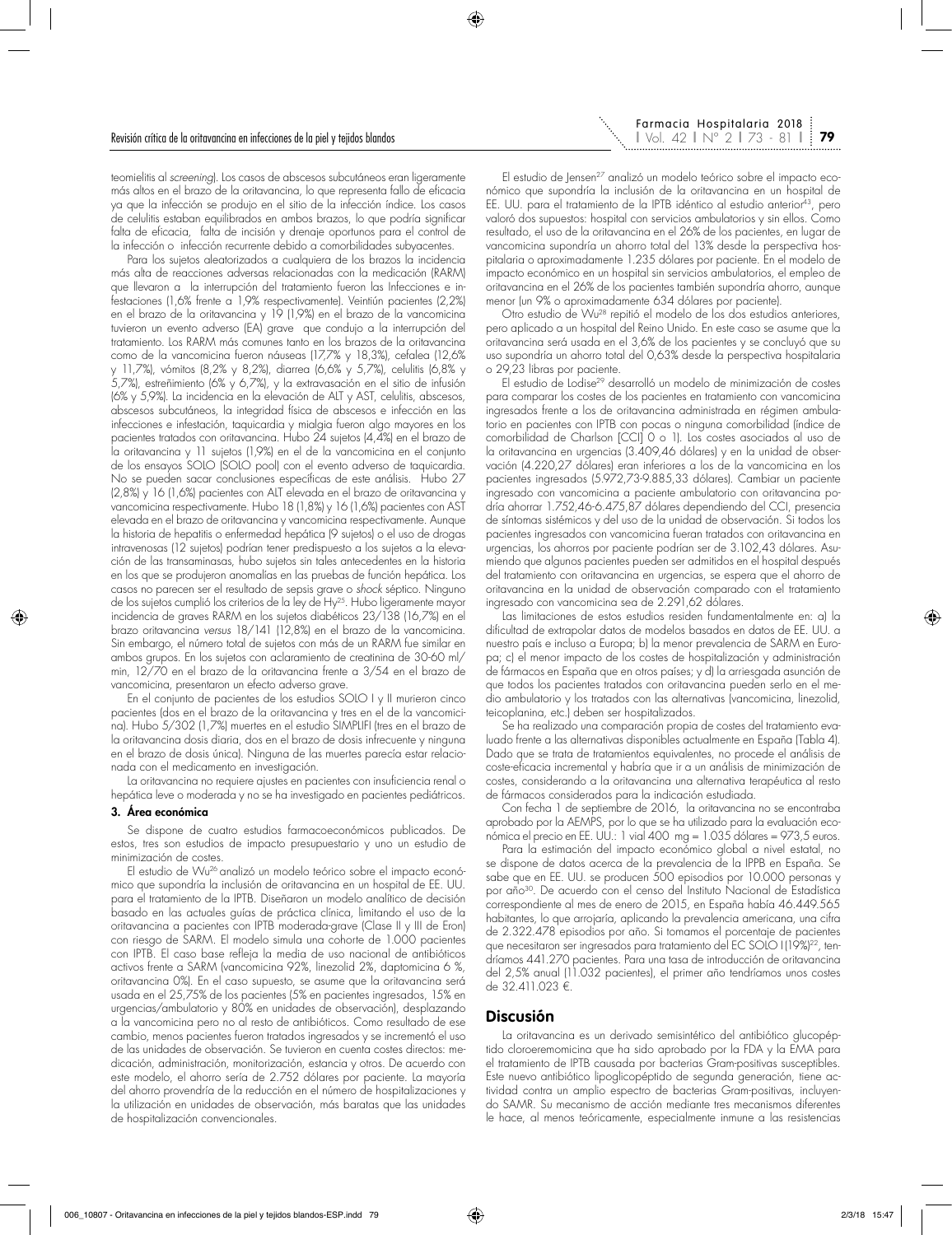microbianas. Sin embargo, los datos *in vitro* indican que muy pocos *Staphylococcus* con susceptibilidad intermedia o resistentes a glicopéptidos serían tratables con oritavancina y que no hay datos clínicos de uso de oritavancina cuando la CMI > 1 mg/l. Parece improbable que pueda ser utilizada para tratar *Staphylococcus aureus* con resistencia intermedia a vancomicina o *Staphylococcus aureus* con resistencia a vancomicina y hay muy pocos datos para concluir su utilidad en hetero-VISA. La oritavancina todavía presenta datos limitados en cuanto al desarrollo de resistencias, pero se observó resistencia *in vitro* en aislados de *Staphylococcus aureus* resistentes a vancomicina. No se conoce ninguna resistencia cruzada entre la oritavancina y las clases de antibióticos no glucopéptidos y presenta una actividad *in vitro* reducida frente a ciertos organismos Gram-positivos de los géneros *Lactobacillus, Leuconostoc* y *Pediococcus* que son intrínsecamente resistentes a los glucopéptidos<sup>17</sup>.

Desde un punto de vista clínico, la oritavancina en dosis única ha demostrado su no inferioridad en estudios controlados frente a la vancomicina en infección de piel y partes blandas, con un perfil de seguridad similar al del comparador. Por su menor desarrollo, existe una experiencia limitada en los ensayos clínicos en pacientes con bacteriemia, enfermedad vascular periférica, inmunodeprimidos, mayores de 65 años y en infecciones debidas a *S. pyogenes*. No se ha establecido su seguridad en mujeres embarazadas ni en población pediátrica.

La oritavancina se incorpora a un grupo terapéutico ya bien provisto y en el que es difícil encontrar lagunas. Su ventaja potencial frente a otras alternativas terapéuticas disponibles se basaría en su administración única y en la no necesidad de monitorización de niveles plasmáticos, lo que al menos en teoría hace posible que pudiera administrarse de manera ambulatoria, reduciendo costes directos del tratamiento, disminuyendo la duración de la estancia hospitalaria y, de manera indirecta, minimizando el riesgo de complicaciones nosocomiales. Con respecto a las posibilidades alternativas de tratamiento por vía oral (linezolid, tedizolid), eliminaría la posibilidad de falta de adherencia al tratamiento.

Sin embargo, su mayor duración de acción podría llegar a ser un problema de seguridad en casos de reacciones de intolerancia o hipersensibilidad. La larga semivida de eliminación también plantea preocupaciones sobre la aparición de resistencias, particularmente cuando la concentración del fármaco cae por debajo de la CMI para el patógeno causante. Por otro lado, se espera que los múltiples mecanismos de acción de la oritavancina protejan contra el desarrollo de la resistencia durante el tratamiento.

# **Bibliografía**

- 1. FDA Guideline ABSSSI 2013 [Internet]. [Consultado diciembre 2015]. Disponible en: http://www.fda.gov/downloads/Drugs/.../Guidances/ucm071185.pdf
- 2. EMA Guideline on the evaluation of medicinal products indicated for treatment of bacterial infections [Internet]. [Consultado diciembre 2015]. Disponible en: http://www.ema.europa.eu/docs/en\_GB/document\_library/Scientific\_guideline/2009/09/WC500003417.pdf
- 3. EMA Addendum to the guideline on the evaluation of medicinal products indicated for treatment of bacterial infections [Internet]. [Consultado diciembre 2015]. Disponible en: http://www.ema.europa.eu/docs/en\_GB/document\_library/Scientific\_guideline/2013/11/WC500153953.pdf
- 4. Cardona AF, Wilson SE. Skin and soft-tissue infections: a critical review and the role of telavancin in their treatment. Clin Infect Dis Off Publ Infect Dis Soc Am. 2015;61(Supl. 2): S69–78.
- 5. Edelsberg J, Taneja C, Zervos M, Haque N, Moore C, Reyes K, *et al.* Trends in US Hospital Admissions for Skin and Soft Tissue Infections. Emerg Infect Dis. 2009;15(9):1516–8.
- 6. Lima ALLM. Parte II Infecciones de tejidos blandos: Epidemiología y clasificación. Rev Panam Infectol. 2013;15(Supl. 1):S39-41 [Internet]. [Consultado diciembre 2015]. Disponible en: http://www.revistaapi.com/artigo/epidemiologia-y-clasificacion/
- 7. Llopis F, González-Castillo J, Julián-Jiménez A, Ferré C, Gamazo-Río JJ, Martínez M, *et al.* Review of 1.250 episodes of skin and soft tissue infections attended at 49 hospital emergency departments. Rev Esp Quimioter Publ Of Soc Esp Quimioter. 2014;27(2):115–21.
- 8. Montejo Baranda M, Oñate Adrián J, Basterretxea Ozamiz A. Organización y tratamiento de la infección de piel y partes blandas. Protocolos de actuación 2013.

Finalmente, dada su prolongada vida media debe anticiparse el empleo "fuera de indicación" en situaciones específicas como, por ejemplo, completar el tratamiento de osteomielitis y otras infecciones osteoarticulares.

En cuanto a la evaluación económica, aunque carecemos por el momento de precio oficial de la oritavancina en España, sí lo conocemos en EE. UU. (973,5 dólares). Se trata de un coste en general mucho más elevado que el del resto de antibióticos con los que se compara (vancomicina, linezolid, teicoplanina, tedizolid, etc.) y de los que saca ventaja por su dosis única. Este aspecto podría propiciar una mayor eficiencia en determinados escenarios (tratamiento ambulatorio con oritavancina frente a tratamiento hospitalario con las alternativas) pero hasta el momento no hay estudios convincentes ni suficientemente detallados en este sentido. Por otra parte, ciertos fármacos alternativos (linezolid, tedizolid o teicoplanina) pueden permitir también el tratamiento ambulatorio (oral o IM) a partir de cierto momento del proceso clínico, lo que reduciría las ventajas de oritavancina y agrandaría aún más las diferencias de coste.

### Posicionamiento terapéutico y condiciones de uso

Dado que en las indicaciones evaluadas el medicamento es de una eficacia y seguridad comparables a las alternativas existentes, y que su perfil de eficiencia no aporta mejoras en la relación coste-efectividad, el posicionamiento propuesto es el de considerarlo Categoría D-1. Se incluye en la Guía Farmacoterapéutica con recomendaciones específicas: tratamiento de la infección por enterococo resistente a vancomicina en pacientes adultos cuando esté contraindicado el uso de linezolid o tedizolid.

## **Financiación**

Sin financiación

# **Agradecimientos**

Los autores quieren agradecer al Dr. Javier Cobo Reinoso, del Servicio de Enfermedades Infecciosas del Hospital Ramón y Cajal (Madrid) y miembro de la Sociedad Española de Enfermedades Infecciosas y Microbiología Clínica (SEIMC), sus valiosas aportaciones, que han contribuido a la mejora del documento.

## **Conflicto de intereses**

Los autores firmantes de la revisión declaran no tener ningún conflicto de intereses.

Hospital de Cruces (Osakidetza) [Internet]. [Consultado diciembre 2015]. Disponible en: http://www.hospitalcruces.com/documentos/protocolosHospitalarios/ Infecci%C3%B3nPielPartesBlandas\_mayo\_2013(1).pdf

- 9. Sartelli M, Malangoni MA, May AK, Viale P, Kao LS, Catena F, *et al.* World Society of Emergency Surgery (WSES) guidelines for management of skin and soft tissue infections. World J Emerg Surg. 2014;18(9):57.
- 10. Porras Leal L, Sáenz Gutiérrez A, Calderón Jiménez P, Gijón Rodríguez J. Protocolos SEMI infección de piel y partes blandas capítulo 5, 2009 [Internet]. [Consultado diciembre 2015]. Disponible en: https://www.fesemi.org/sites/default/files/documentos/publicaciones/capitulo-5\_5.pdf
- 11. Garau J, Ostermann H, Medina J, Avila M, McBride K, Blasi F, *et al.* Current management of patients hospitalized with complicated skin and soft tissue infections across Europe (2010-2011): assessment of clinical practice patterns and real-life effectiveness of antibiotics from the REACH study. Clin Microbiol Infect Off Publ Eur Soc Clin Microbiol Infect Dis. 2013;19(9):E377–85.
- 12. Salgado Ordóñez F, Arroyo Nieto A, Lozano Serrano AB, Hidalgo Conde A, Verdugo Carballeda J. Infecciones de piel y partes blandas. Med Clínica. 2009;133(14):552–64.
- 13. Currie CJ, Berni E, Jenkins-Jones S, Poole CD, Ouwens M, Driessen S, *et al.* Antibiotic treatment failure in four common infections in UK primary care 1991-2012: longitudinal analysis. BMJ. 2014; 23;349:g5493.
- 14. European Centre for Disease Prevention and Control. Antimicrobial resistance surveillance in Europe 2014. Annual Report of the European Antimicrobial Resistance Surveillance Network (EARS-Net). Stockholm: ECDC. [Consultado 2015]. Disponible en: http://ecdc.europa.eu/en/publications/publications/antimicrobialresistance-europe-2014.pdf